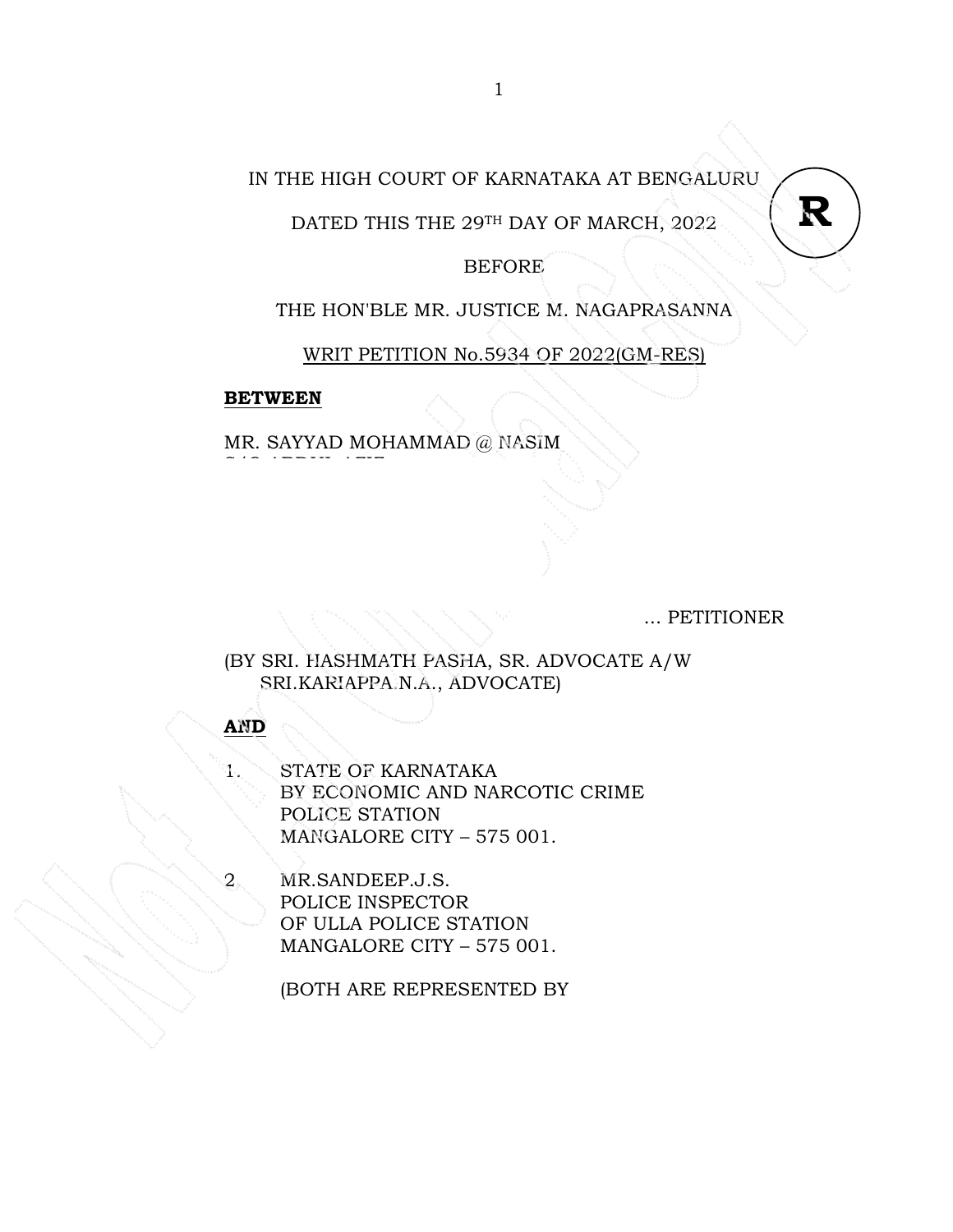#### LEARNED STATE PUBLIC PROSECUTOR HIGH COURT OF KARNATAKA)

... RESPONDENTS

#### (BY SMT. K.P.YASHODHA, HCGP)

THIS WRIT PETITION IS FILED UNDER ARTICLES 226 AND 227 OF THE CONSTITUTION OF INDIA PRAYING TO QUASH THE ORDER DATED 03.01.2022 PASSED IN CRIME NO.30/2021 ON THE FILE OF HON'BLE PRINCIPAL DISTRICT AND SESSIONS JUDGE, D.K., MANGALORE, WHICH IS ARISING OUT OF CRIME NO.30/2021 OF ECONOMIC AND NARCOTIC CRIME POLICE STATION, MANGALORE CITY FOR OFFENCES U/S 25 AND 3 OF ARMS ACT AND U/S.8(3),  $20(B)(ii)(c)$  OF THE NDPS ACT AS PER ANNEXURE-C AND CONSEQUENTLY RELEASE HIM ON BAIL ON SUCH TERMS AND CONDITIONS.

THIS WRIT PETITION HAVING BEEN RESERVED ON 22.03.2022, COMING ON FOR PRONOUNCEMENT OF ORDERS THIS DAY, THE COURT MADE THE FOLLOWING:

#### **ORDER**

 The petitioner is before this Court calling in question proceedings in Crime No.30 of 2021 registered for offences punishable under Sections 25 and 3 of the Indian Arms Act, 1959 and Sections 8(c), 20(B)(ii)(c) of the Narcotic Drugs & Psychotropic Substances Act, 1985 ('the Act' for short).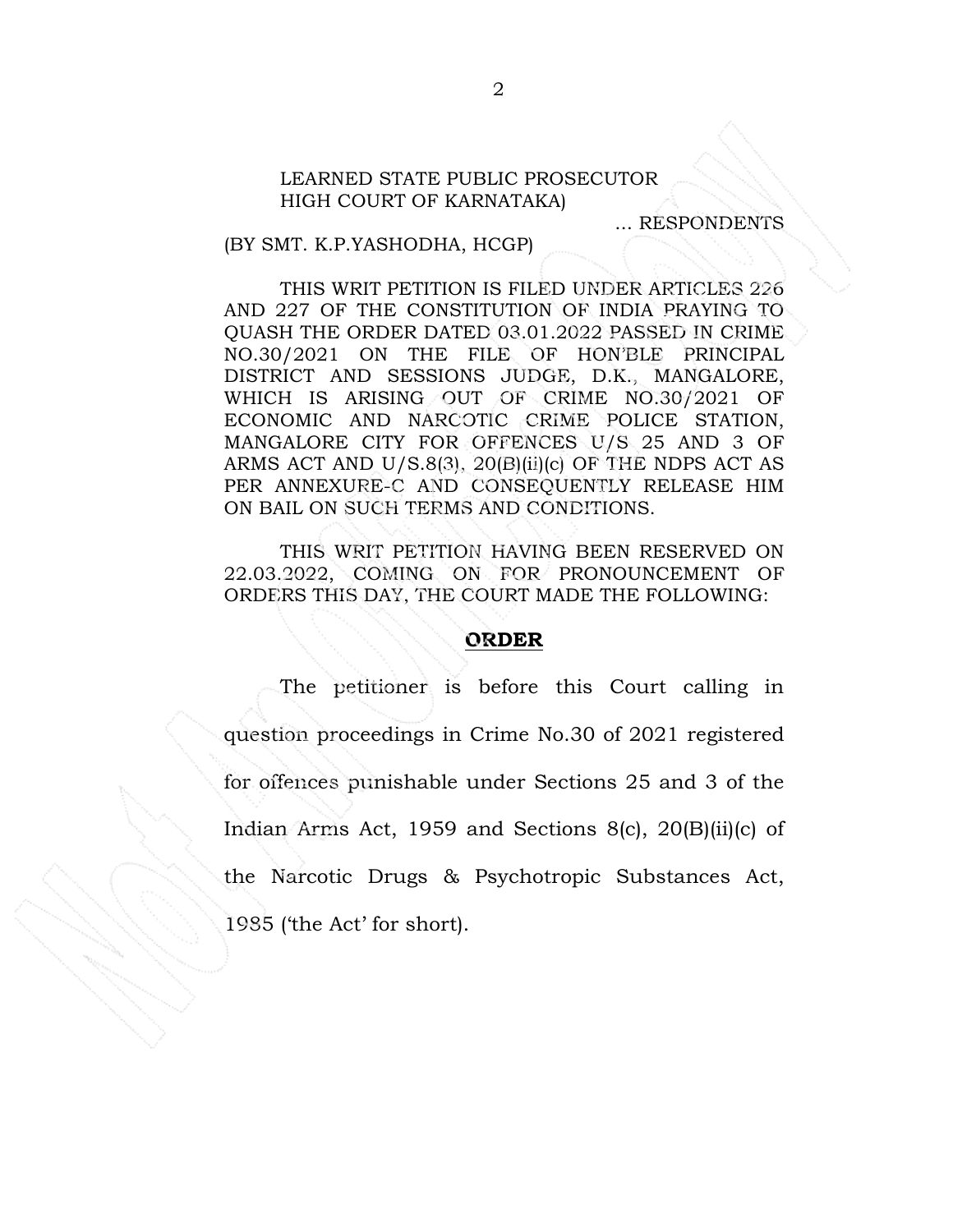2. Brief facts leading to the filing of the present petition, as borne out from the pleadings, are as follows:-

 On 26-05-2021 on the basis of a report submitted by the 2nd respondent/Police alleging that on 25-05-2021 when they were on rounds, they received credible information that one accused involved in a dacoity case is on the run towards Moodabidri in a car and they followed the said car and found the car being driven by Mohamed Farooq. The petitioner was seated in the car and another Eicher Truck was moving towards Moodabidri. Both the vehicles were intercepted and the dickey of Skoda car was searched which resulted in unearthing of 60.60 Kgs. of Ganja. The Eicher Truck which was also seized was searched and such search resulted in recovery of 157 Kgs. of Ganja. It was seized and the accused were arrested and produced before the Police for further action. The Special Court under the Act on 26-05-2021 remanded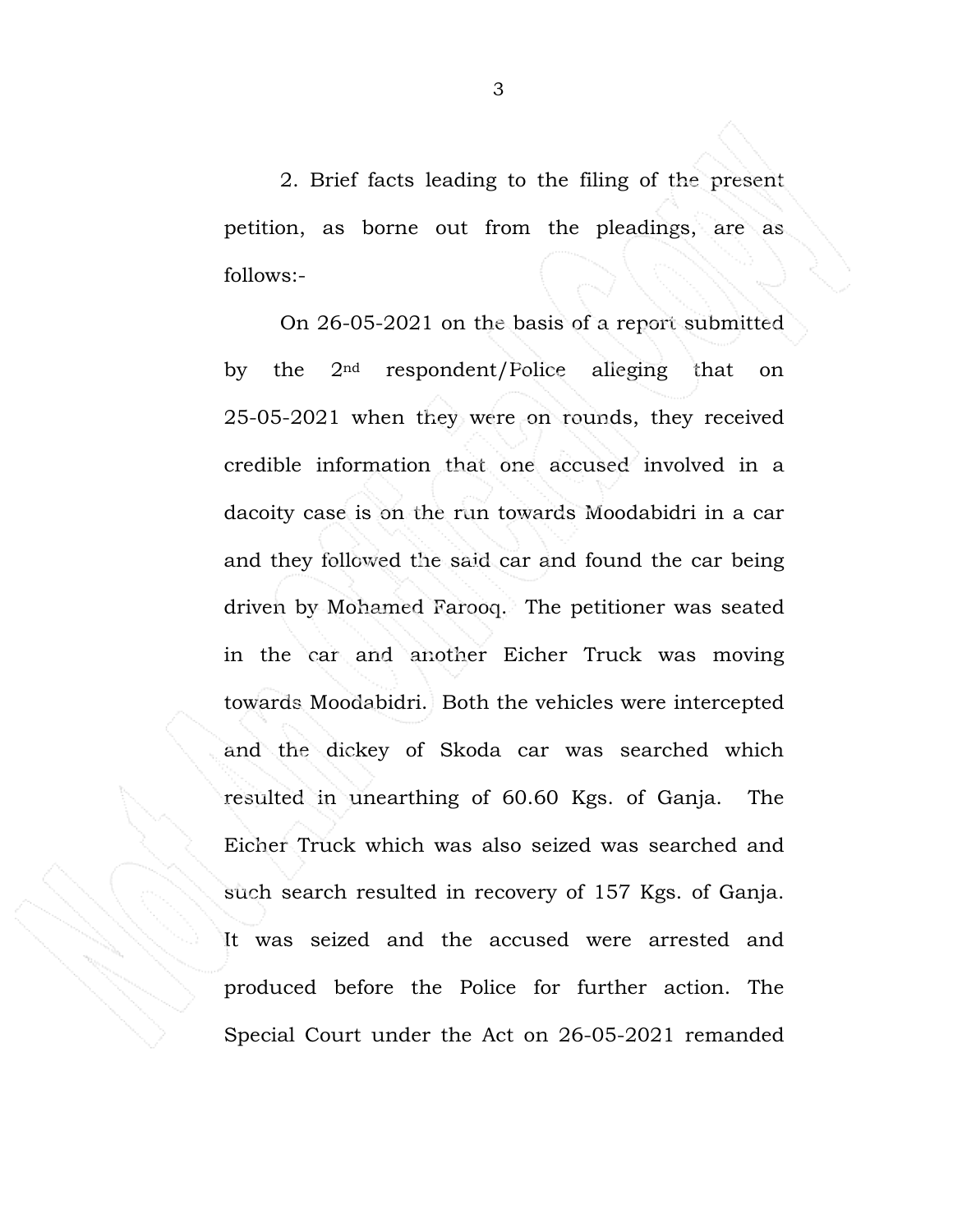the petitioner to judicial custody. On 20-11-2021 the Police after investigation filed a final report/charge sheet before the Court. The petitioner, after filing of the charge sheet before the Court, has now knocked on the doors of this Court in the subject petition, for quashment of entire proceedings in Crime No.30 of 2021 and seeks an interim prayer for release by grant of interim bail.

 3. Heard the learned senior counsel Sri Hashmath Pasha appearing for the petitioner and Smt.K.P.Yashodha, learned High Court Government Pleader appearing for the respondents.

 4. The learned senior counsel would submit that the petitioner is entitled to an interim bail as an interim order and later quashment of proceedings on one solitary ground viz., the charge sheet filed by the Police purportedly after investigation on 20-11-2021 is a defective charge sheet or an incomplete charge sheet, as

4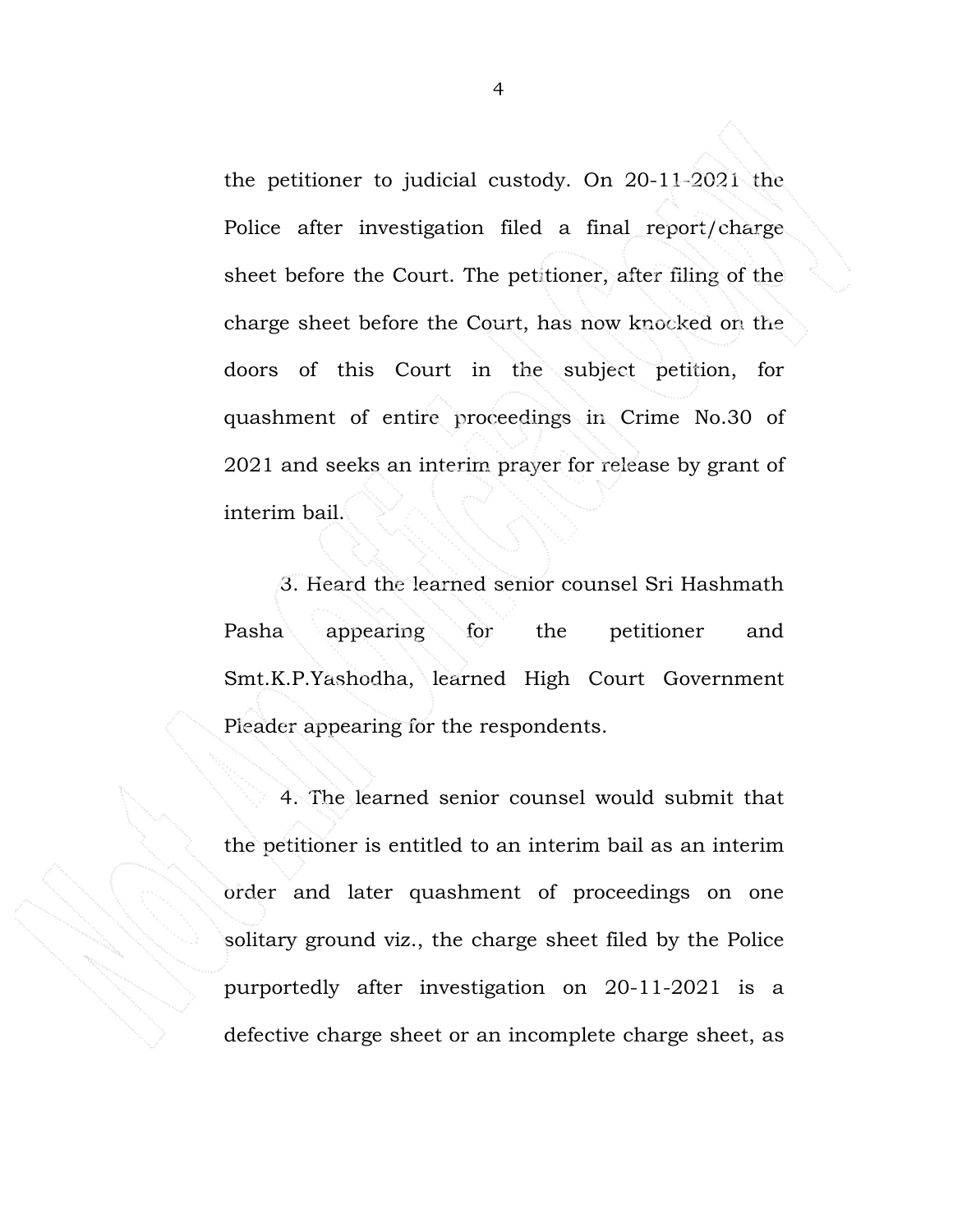the contraband substance has been sent for its test to the Forensic Science Laboratory and the report is yet to come. In the absence of the report, the substance that was seized is unidentifiable and, therefore, becomes a defective charge sheet. The Police have hurriedly filed an incomplete charge sheet only to get over the rigour of default bail under Section 167(2) of the Cr.P.C. He would submit that filing of the final report being in violation of Section 173(2) of the Cr.P.C., the petitioner is entitled to be released forthwith on bail. In support of his submissions, he would place reliance upon the judgments in the cases of:

*(i) UNION OF INDIA v. BAL MUKUND AND OTHERS* 

*(ii) NOOR AGA v. STATE OF PUNJAB AND ANOTHER and* 

*(iii) CHANDRU KUNTHUR RAGHUVEGOWDA v. STATE BY INSPECTOR OF CUSTOMS CIU, BENGALURU.*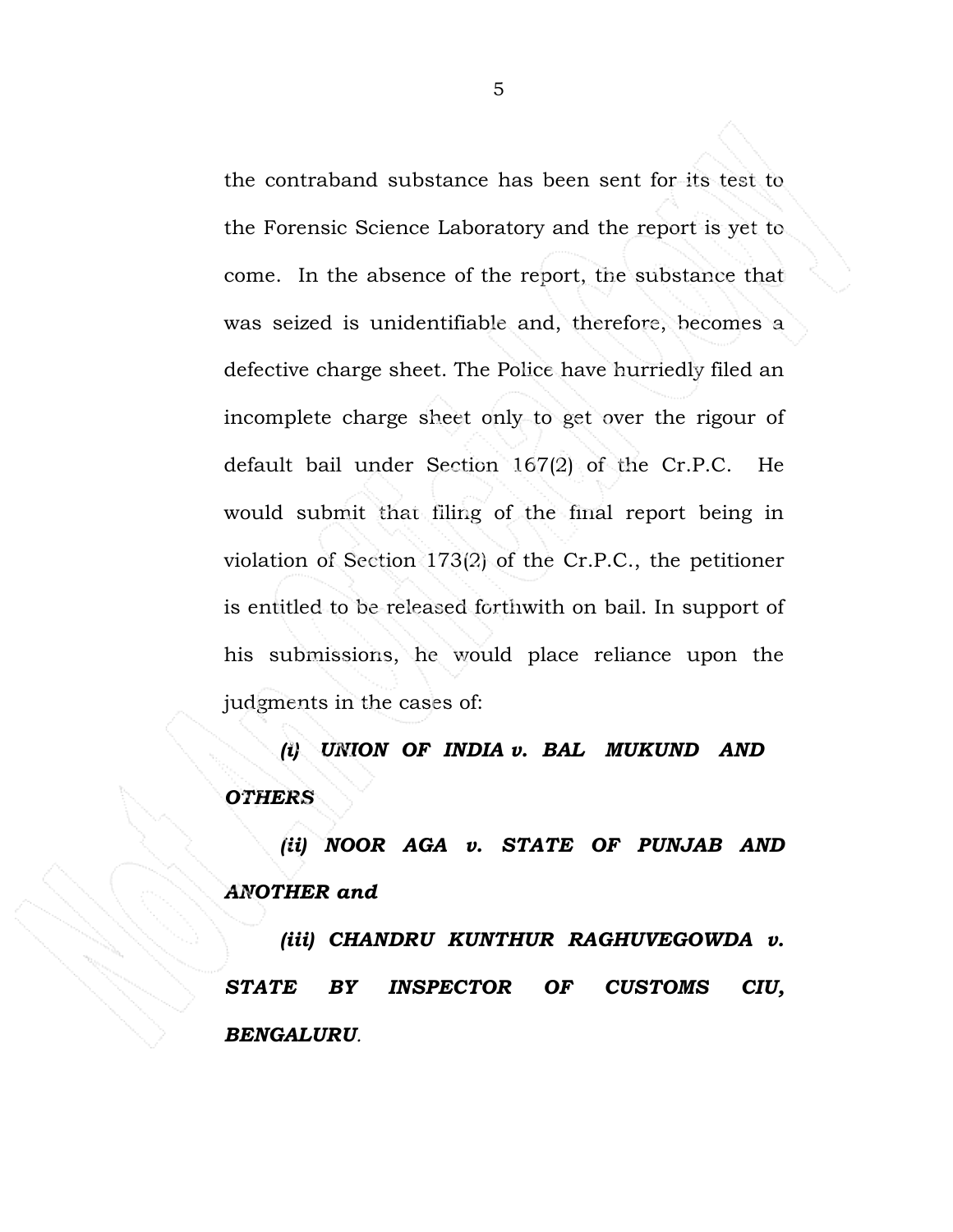5. On the other hand, the learned High Court Government Pleader would vehemently refute the submissions of the learned senior counsel and submit that mere non-filing of FSL report will not vitiate the charge sheet that is filed, as it can always be filed in the proceedings subsequently. Since contraband substance being Ganja it can be easily identifiable by structure and smell and FSL report is only a formality. She would place reliance upon a Division Bench judgment of the Bombay High Court in the case of *MANAS KRISHNA T.K. v. STATE* and the judgment of the Apex Court in the case of *SUPERINTENDENT, NARCOTICS CONTROL BUREAU, CHENNAI v. R.PAULSAMY*1.

6. I have given my anxious consideration to the submissions made by the learned senior counsel and the learned High Court Government Pleader and

*(2000)9 SCC 549*

 $\overline{a}$ 1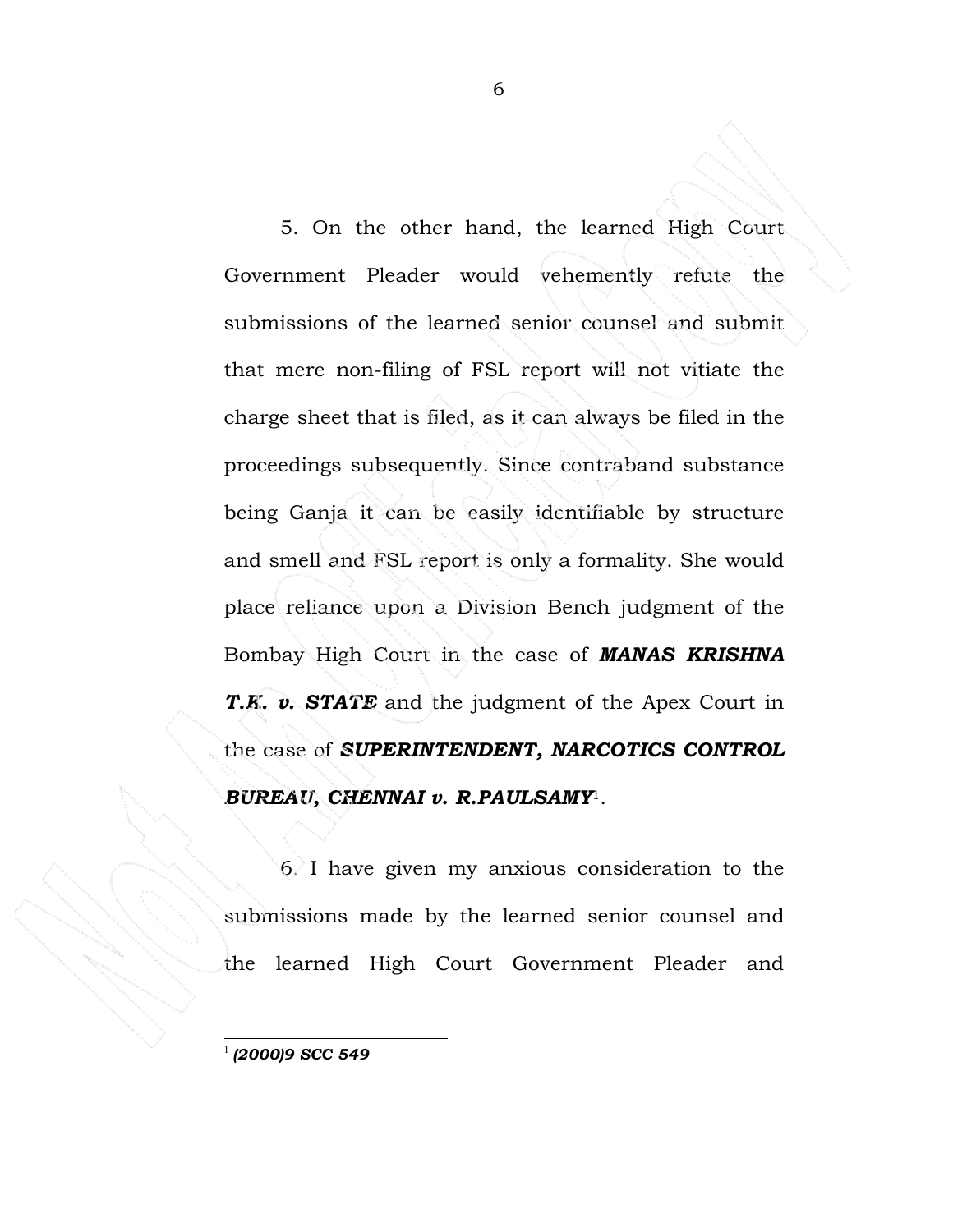perused the material on record. In furtherance whereof, the only issue that falls for my consideration is,

*"Whether the charge sheet/final report filed by the Police on 20-11-2021 is incomplete in the absence of FSL report and resultantly, render entire proceedings vitiated*?

7. The afore-narrated facts of seizure of goods, the quantity and the contraband substance are not in dispute. It was 60.60 Kgs. of Ganja in the car and 157 kgs. of Ganja in the truck. Thus, the seizures were of Ganja and not any other contraband substance. The petitioner was remanded to judicial custody on 26-05-2021 and before the period of default bail was to be over, the Police filed a charge sheet on 20-11-2021. The charge sheet was filed admittedly without the report of FSL enclosed to the said charge sheet. Whether this would entail release of the petitioner on default bail is the issue to be considered. To consider the said issue it

7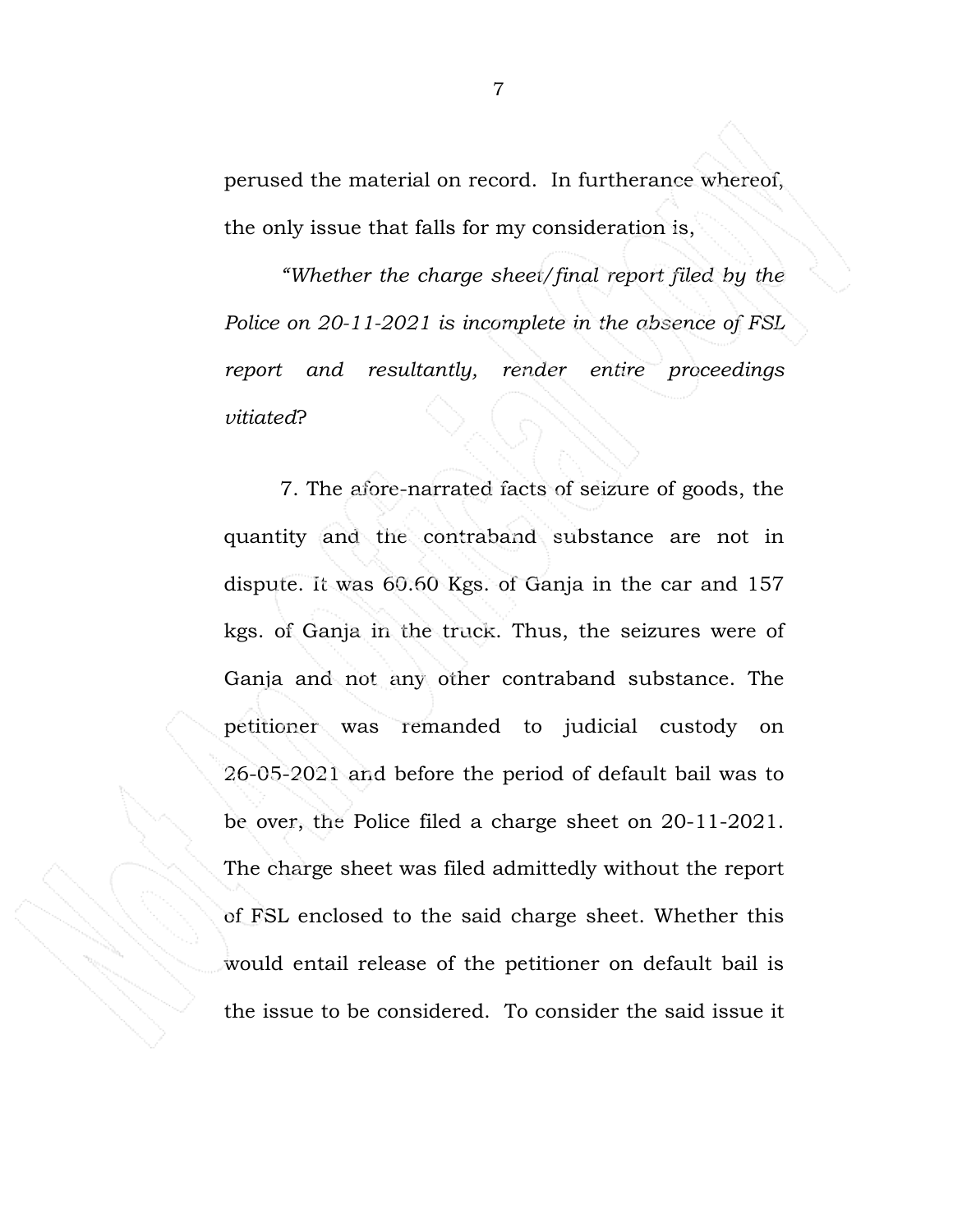is germane to notice both Sections 167 and 173 of the

Cr.P.C. Sub-sections (1) and (2) of Section 167 of the

Cr.P.C. read as follows:

## *"167. Procedure when investigation cannot be completed in twenty-four hours.—*

*(1) Whenever any person is arrested and detained in custody, and it appears that the investigation cannot be completed within the period of twenty-four hours fixed by section 57, and there are grounds for believing that the accusation or information is wellfounded, the officer in charge of the police station or the police officer making the investigation, if he is not below the rank of sub-inspector, shall forthwith transmit to the nearest Judicial Magistrate a copy of the entries in the diary hereinafter prescribed relating to the case, and shall at the same time forward the accused to such Magistrate.* 

*(2) The Magistrate to whom an accused person is forwarded under this section may, whether he has or has no jurisdiction to try the case, from time to time, authorise the detention of the accused in such custody as such Magistrate thinks fit, for a term not exceeding fifteen days in the whole; and if he has no jurisdiction to try the case or commit it for trial, and considers further detention unnecessary, he may order the accused to be forwarded to a Magistrate having such jurisdiction:* 

*Provided that—* 

*(a) the Magistrate may authorise the detention of the accused person, otherwise than in custody of the police, beyond the period of*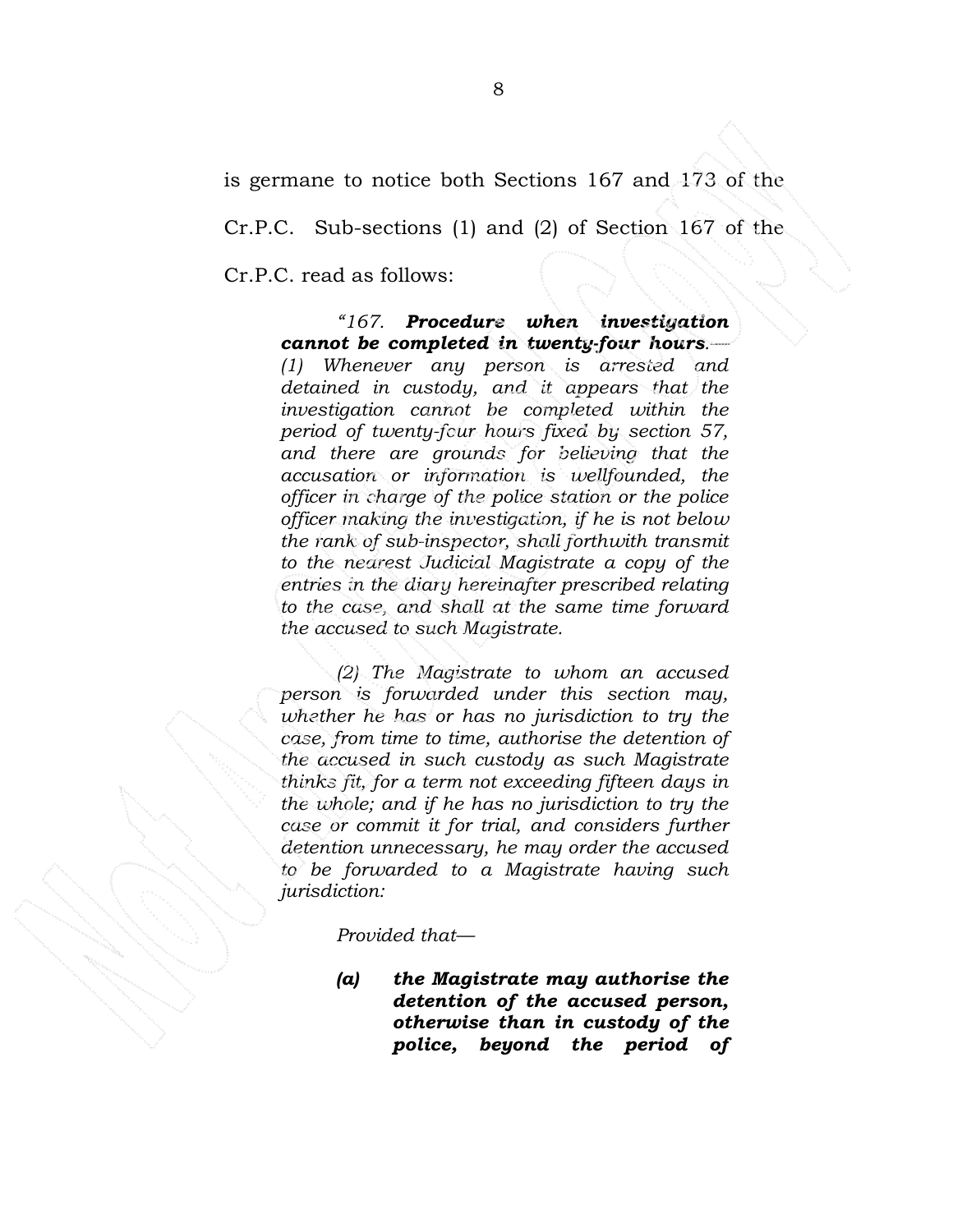*fifteen days, if he is satisfied that adequate grounds exist for doing so, but no Magistrate shall authorise the detention of the accused person in custody under this paragraph for a total period exceeding –* 

- *(i) ninety days, where the investigation relates to an offence punishable with death, imprisonment for life or imprisonment for a term of not less than ten years;*
- *(ii) sixty days, where the investigation relates to any other offence,*

*and, on the expiry of the said period of ninety days, or sixty days, as the case may be, the accused person shall be released on bail if he is prepared to and does furnish bail, and every person released on bail under this sub-section shall be deemed to be so released under the provisions of Chapter XXXIII for the purposes of that Chapter;* 

> *(b) no Magistrate shall authorise detention of the accused in custody of the police under this section unless the accused is produced before him in person for the first time and subsequently every time till the accused remains in the custody of the police, but the Magistrate may extend further detention in judicial custody on production of the accused either in person or through the medium of electronic video linkage;*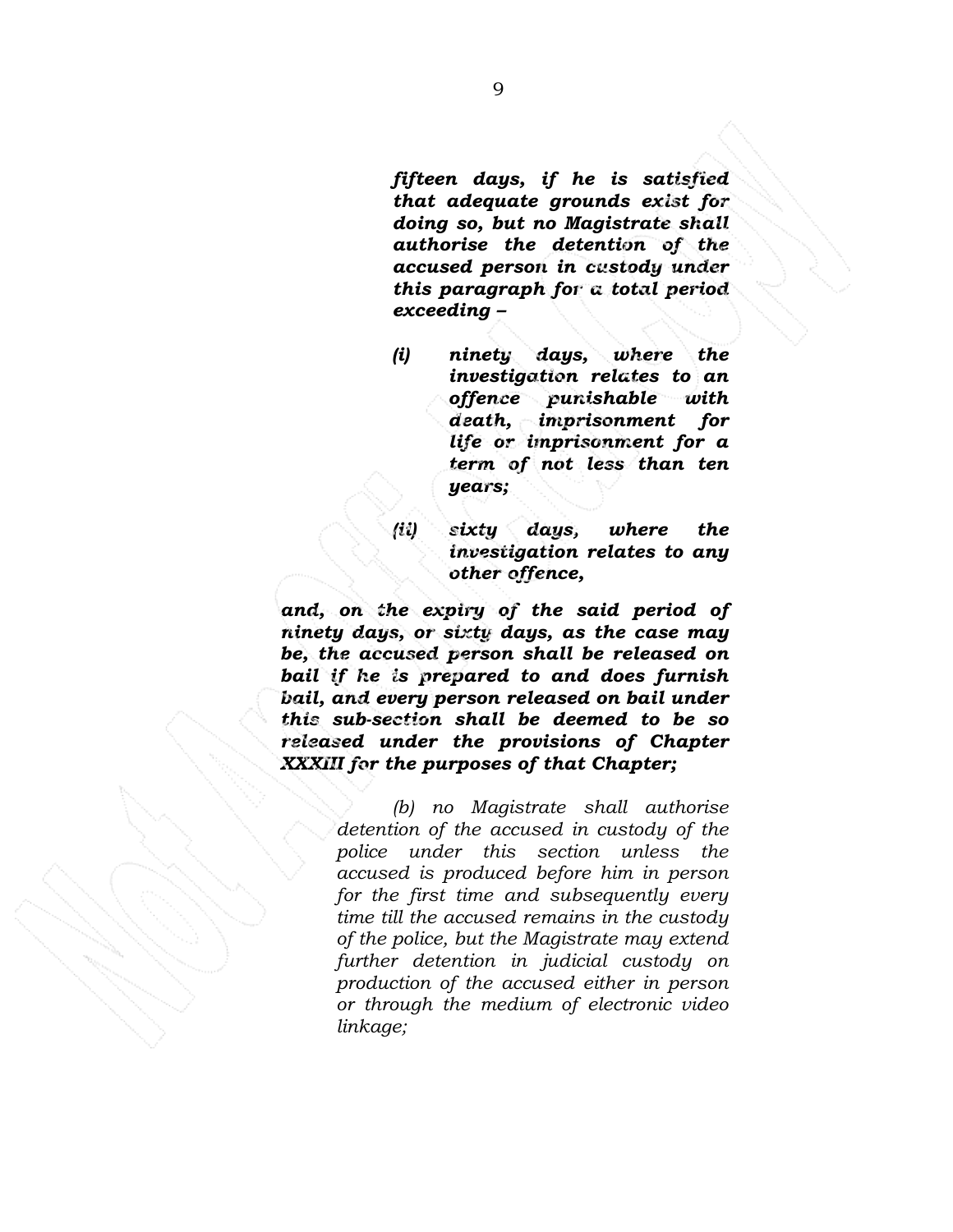*(c) no Magistrate of the second class, not specially empowered in this behalf by the High Court, shall authorise detention in the custody of the police.* 

*Explanation I.—For the avoidance of doubts, it is hereby declared that, notwithstanding the expiry of the period specified in paragraph (a), the accused shall be detained in custody so long as he does not furnish bail.* 

*Explanation II.—If any question arises whether an accused person was produced before the Magistrate as required under clause (b), the production of the accused person may be proved by his signature on the order authorising detention or by the order certified by the Magistrate as to production of the accused person through the medium of electronic video linkage, as the case may be.* 

*Provided further that in case of a woman under eighteen years of age, the detention shall be authorised to be in the custody of a remand home or recognised social institution."* 

 *(Emphasis supplied)* 

In terms of Section 167 (2)(a) of the Cr.P.C., an accused will be entitled to bail in the event the final report is not filed within 90 days from the date on which the accused was sent to judicial custody. Filing of charge sheet is dealt with under Section 173 of the Cr.P.C. which reads as follows: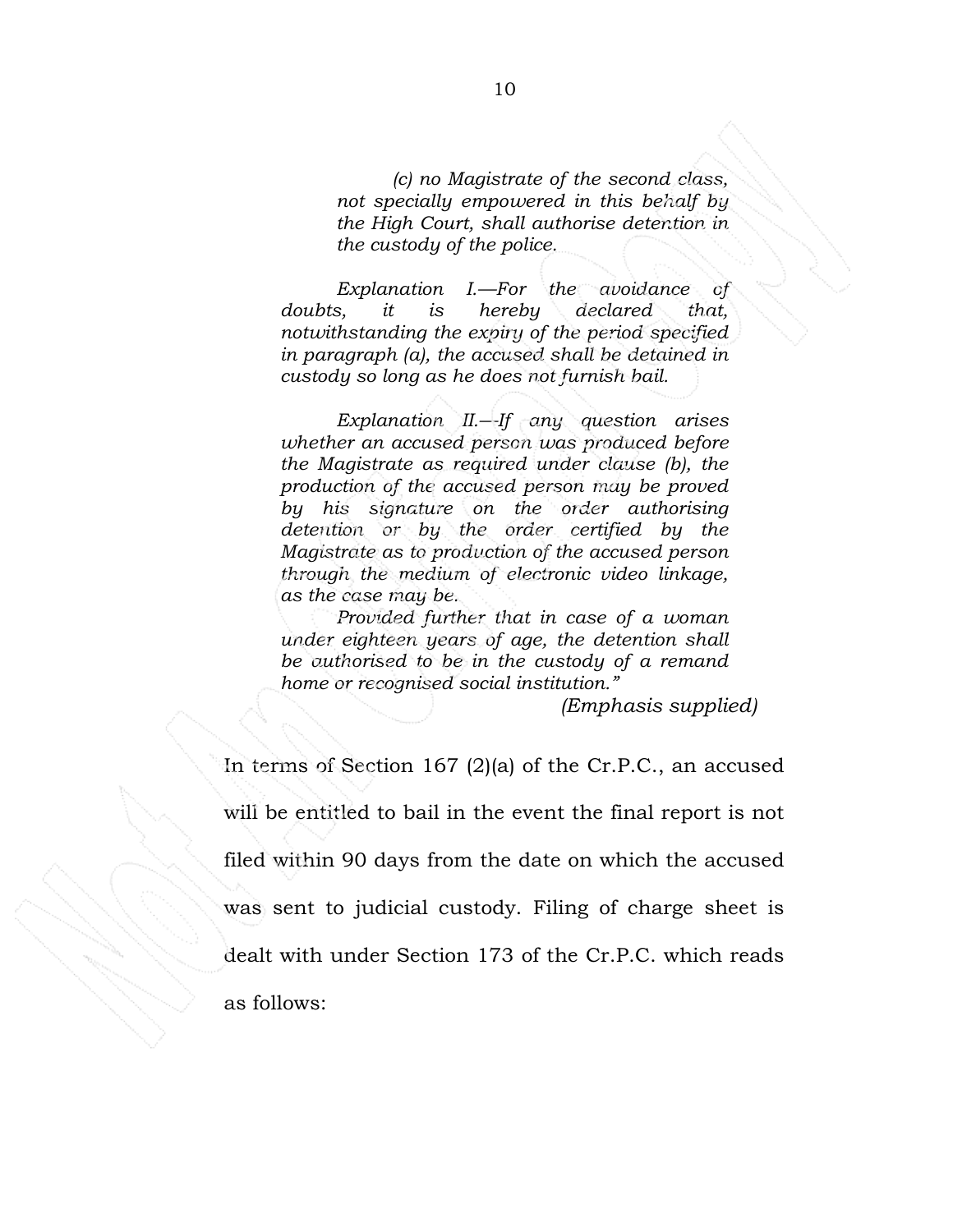*"173. Report of police officer on completion of investigation.—(1) Every investigation under this Chapter shall be completed without unnecessary delay.* 

*(1A) The investigation in relation to rape of a child may be completed within three months from the date on which the information was recorded by the officer in charge of the police station.* 

*(2)(i) As soon as it is completed, the officer in charge of the police station shall forward to a Magistrate empowered to take cognizance of the offence on a police report, a report in the form prescribed by the State Government, stating—* 

- *(a) the names of the parties;*
- *(b) the nature of the information;*
- *(c) the names of the persons who appear to be acquainted with the circumstances of the case;*
- *(d) whether any offence appears to have been committed and, if so, by whom;*
- *(e) whether the accused has been arrested;*
- *(f) whether he has been released on his bond and, if so, whether with or without sureties;*
- *(g) whether he has been forwarded in custody under section 170.*
- *(h) whether the report of medical examination of the woman has been attached where investigation relates to an offence under section 376, 376A, 376B, 376C 2 [376D or section 376E of the Indian Penal Code (45 of 1860).*

 *(Emphasis supplied)*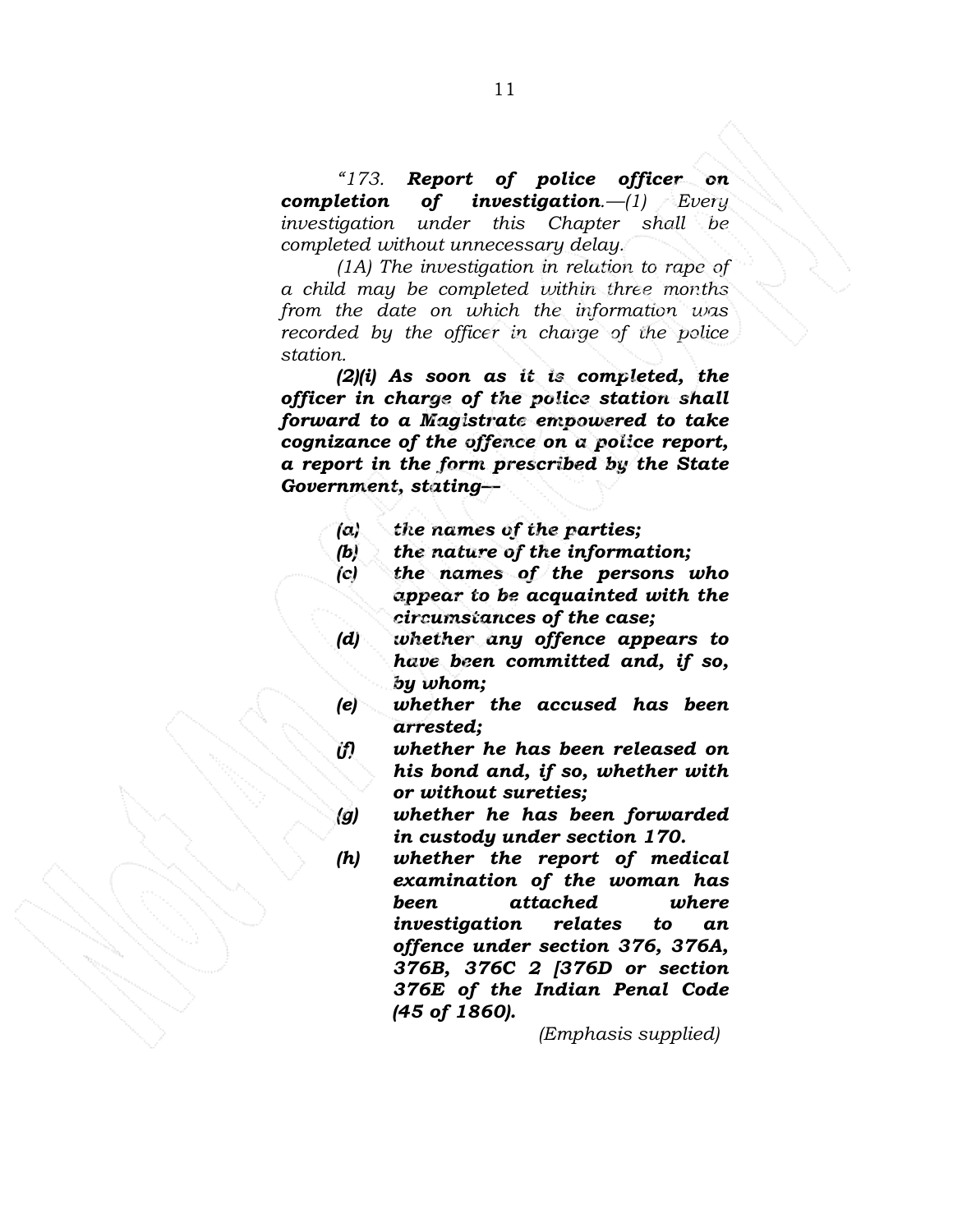*(ii) The officer shall also communicate, in such manner as may be prescribed by the State Government, the action taken by him, to the person, if any, by whom the information relating to the commission of the offence was first given.* 

*(3) Where a superior officer of police has been appointed under section 158, the report shall, in any case in which the State Government by general or special order so directs, be submitted through that officer, and he may, pending the orders of the Magistrate, direct the officer in charge of the police station to make further investigation.* 

*(4) Whenever it appears from a report forwarded under this section that the accused has been released on his bond, the Magistrate shall make such order for the discharge of such bond or otherwise as he thinks fit.* 

*(5) When such report is in respect of a case to which section 170 applies, the police officer shall forward to the Magistrate along with the report—* 

> *(a) all documents or relevant extracts thereof on which the prosecution proposes to rely other than those already sent to the Magistrate during investigation;*

> *(b) the statements recorded under section 161 of all the persons whom the prosecution proposes to examine as its witnesses.*

*(6) If the police officer is of opinion that any part of any such statement is not relevant to the subject-matter of the proceedings or that its disclosure to the accused is not essential in the interests of justice and is inexpedient in the public*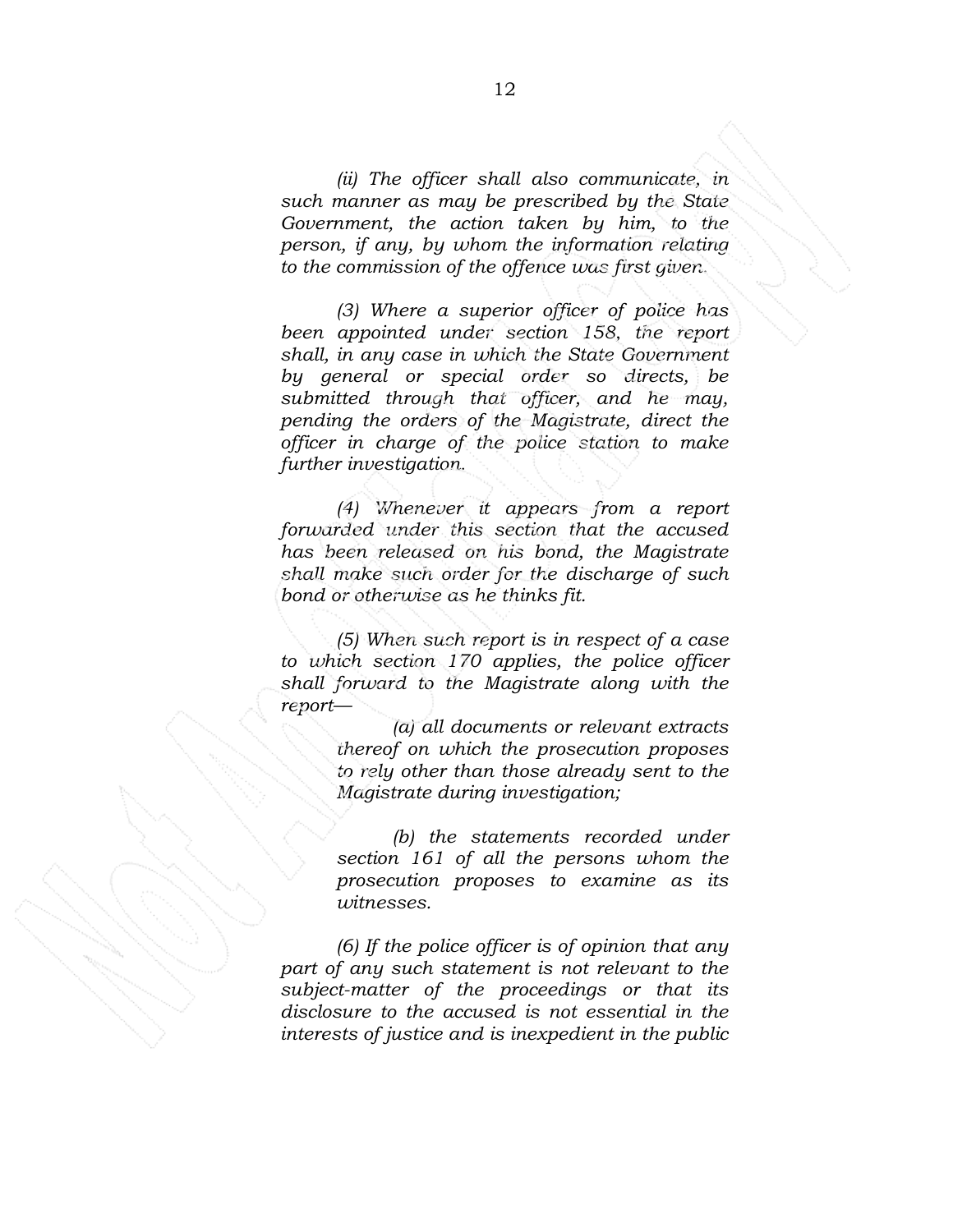*interest, he shall indicate that part of the statement and append a note requesting the Magistrate to exclude that part from the copies to be granted to the accused and stating his reasons for making such request.* 

*7) Where the police officer investigating the case finds it convenient so to do, he may furnish to the accused copies of all or any of the documents referred to in sub-section (5).* 

*(8) Nothing in this section shall be deemed to preclude further investigation in respect of an offence after a report under sub-section (2) has been forwarded to the Magistrate and, where upon such investigation, the officer in charge of the police station obtains further evidence, oral or documentary, he shall forward to the Magistrate a further report or reports regarding such evidence in the form prescribed; and the provisions of sub-sections (2) to (6) shall, as far as may be, apply in relation to such report or reports as they apply in relation to a report forwarded under sub-section (2)."* 

Section 173 of the Cr.P.C. *(supra)* deals with filing of final report by the Police after investigation. Section 173(2) of the Cr.P.C. mandates that once investigation is completed the officer in-charge of a Police Station shall forward to the Magistrate empowered to take cognizance of the offence on the final report, indicating the factors that are narrated in sub-section (2) of Section 173.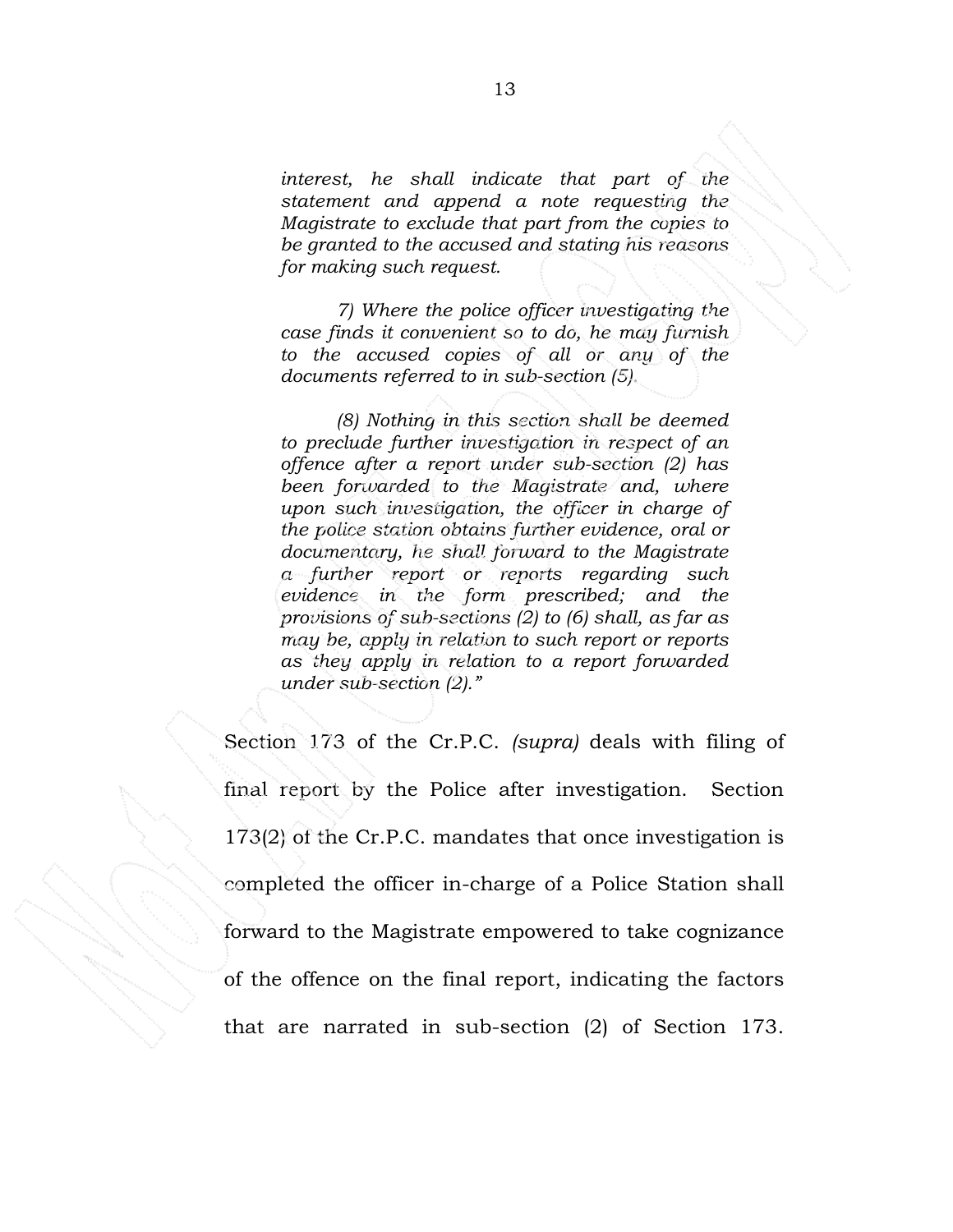Section 173(5) mandates that when such report is in respect of a case to which Section 170 applies, the Police Officer shall forward to the Magistrate along with the report all documents or relevant extract thereof on which the prosecution proposes to rely on, other than those already sent to the Magistrate during investigation and the statements recorded under Section 161 of all the persons whom the prosecution proposes to examine as its witnesses. Section 173(8) of the Cr.P.C. deals with power of the Magistrate to direct further investigation to be conducted in a given case. Therefore, it is open for the Police to conduct further investigation in terms of Section 173(8) of the Cr.P.C. This is the frame work on which release of bail of an accused and filing of charge sheet are dealt with. It is these that are germane to be noticed in the case at hand.

8. The admitted fact is that FSL report was not yet in place when the Police filed the charge sheet on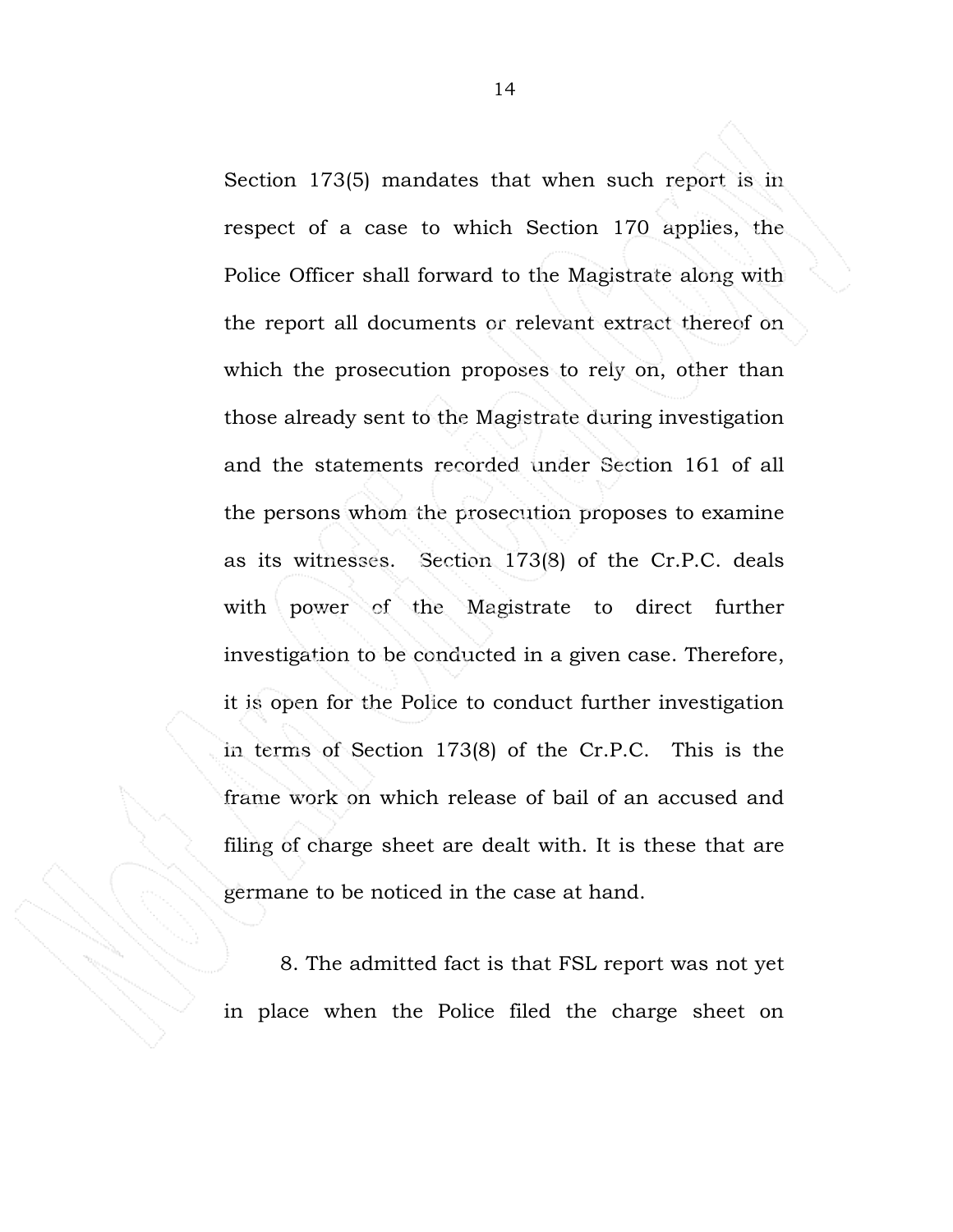20-11-2021. The issue whether the petitioner would get a right to get himself enlarged on bail in the absence of FSL report in the charge sheet need not detain this Court for long as the Division Bench of the Bombay High Court in the case of *MANAS KRISHNA T.K. v. STATE*<sup>2</sup> *(supra)* was answering a reference to the Division Bench in view of conflicting views of two learned single Judges on the very issue of an accused becoming entitled to enlargement on default bail on the ground that FSL report did not accompany the final report. The Division Bench answering the question holds as follows:

*"2. The main issue which falls for determination in this reference is whether, in a case under the NDPS Act, the investigation can be said to*  be complete within the period prescribed under *Section 167 (2) of the Criminal Procedure Code (Cr.PC), when a police report under Section 173 (2) is filed before the Special Court without any CA/FSL report along. If, based upon such a police report, an investigation is held as incomplete, then, the accused will be entitled to default bail. However, if the investigation is* 

<sup>2</sup> *2021 SCC ONLINE BOM.2955*

 $\overline{a}$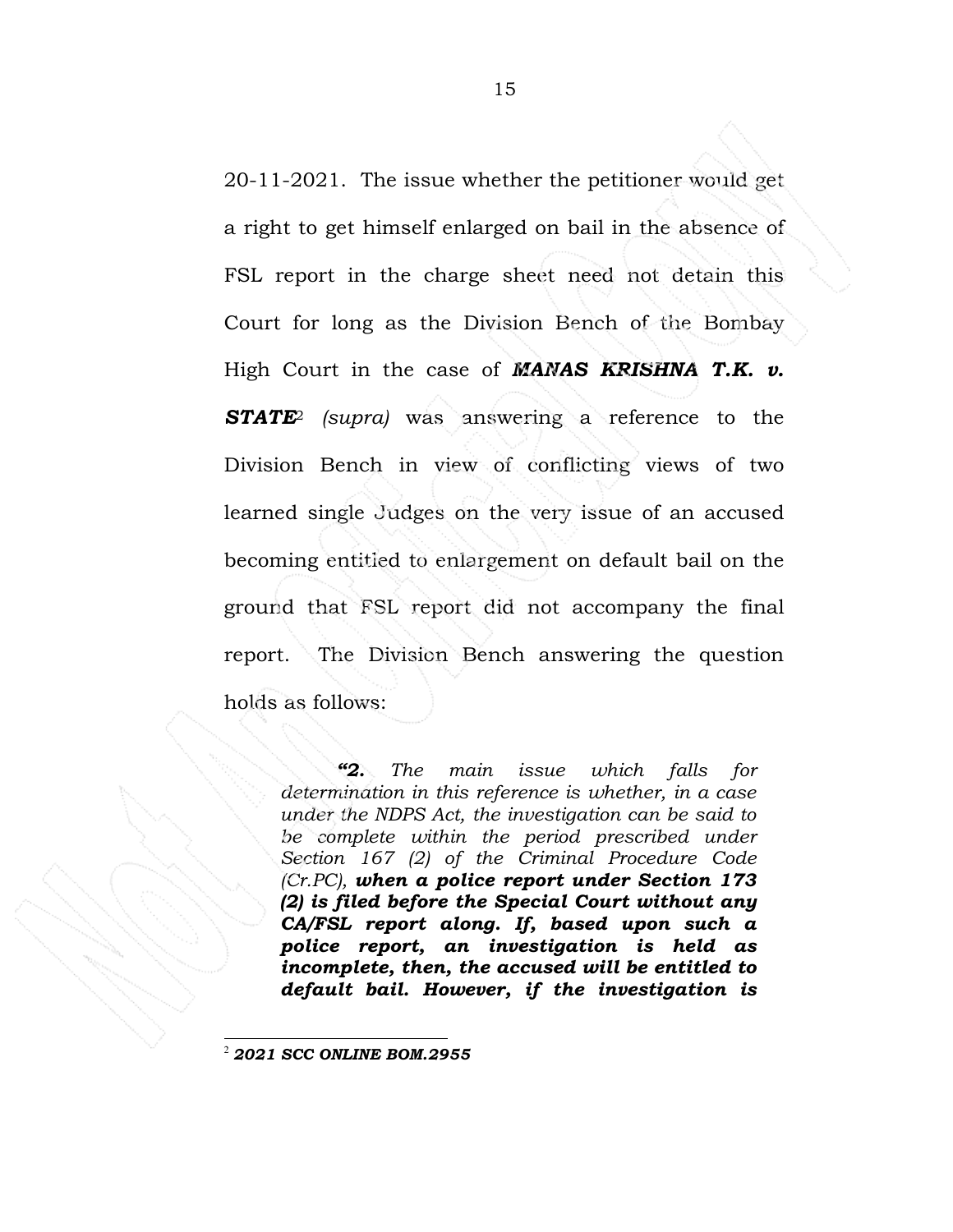# *held as complete, no question of default bail would arise.*

*3. This reference arose on the account of the following:—* 

*(a) On 07.01.2020, FIR No. 5/2020 was registered at the Anjuna Police Station against the applicant/accused alleging commission of an offense under section 20 (C) of the NDPS Act, 1985. The FIR alleged that the accused was found in possession of a commercial quantity (0.5 gms) of L.S.D. contraband under the NDPS Act. The accused was arrested on the same date i.e. 07.01.2020. The accused's bail application No. 76/2020 was rejected by the Special Court 29.06.2020.* 

*(b) The Investigating Officer (IO) filed a report under Section 173 (2) Cr.PC (Charge-sheet) before the Special Court on 04.07.2020. This was the 179th day since the arrest of the first remand. This means that the charge-sheet was filed within the 180 days time limit provided in Section 167 (2) Cr.PC r/w Section 36(A)(4) of the Narcotic Drugs & Psychotropic Substances Act (NDPS Act).* 

*(c) Along with the charge-sheet, the IO also filed before the Special Court on 04.07.2020 itself several documents in terms of Section 173 (5) of Cr.PC. This included a Panchanama in which it was recorded that a field test was conducted at the spot where the accused was apprehended and that the results suggested that the substance recovered from the shoulder bag carried by the accused, was indeed L.S.D. However, the IO, along with the charge sheet, did not file any Chemical Analyser (CA)/FSL report concerning the sample attached and sent to the laboratory. Such CA/FSL report was ultimately filed beyond the*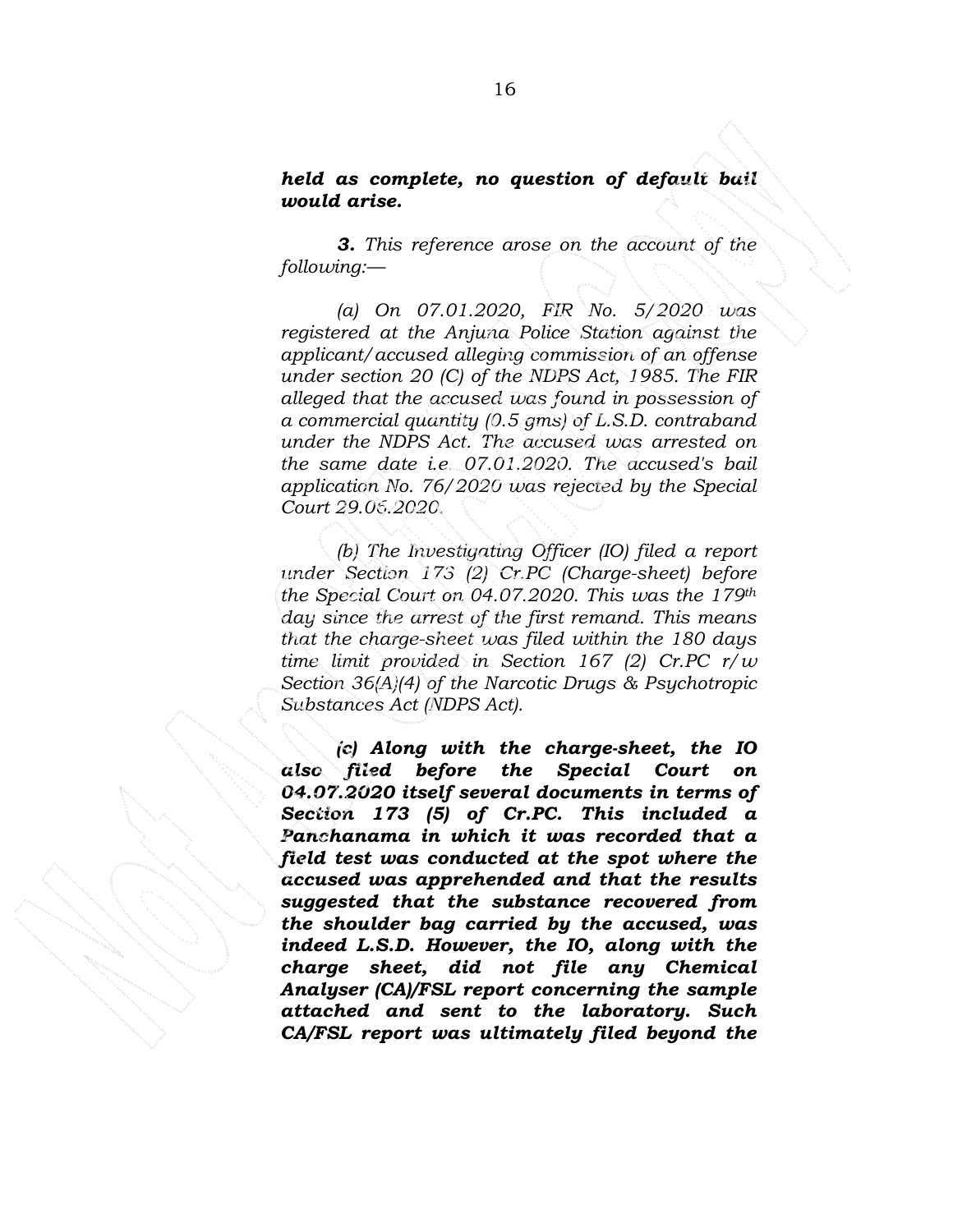#### *period prescribed in section 167(2) Cr.PC confirming that the substance recovered was indeed L.S.D.*

*(d) The accused had applied for bail before this Court on 07.07.2020 but withdrew this application on 07.08.2020 with liberty to apply before the Special Court. Such bail application was filed on 22.09.2020 but was rejected on 21.11.2020. The accused then applied for bail before this Court vide Criminal Misc. Application (Bail) (Filing) no. 88 of 2021 (the present application).* 

*(e) Mr. Poulekar relied on the following set of decisions which according to him, support the aforesaid position urged by him : (i) Sunil Vasantrao Phulbande v. State of Maharashtra, (2002) 3 Mah LJ 689, (ii) Punjaram v. State of Maharashtra, 2005 Cri LJ 4658, (iii) Ranjeet Manohar Machrekar v. The State of Maharashtra, Criminal Bail Application No. 509/2014 (Bombay), (iv) Manik Sahebrao Chaugule v. State of Maharashtra, Criminal Bail Application No. 241/2017 (Bombay), (v) Seema Raju Panchariya v. The State of Maharashtra, Criminal Bail Application No. 65/2018 (Aurangabad), (vi) Sagar Parshuram Joshi v. The State of Maharashtra, Bail Application (ST) No. 4761/2020 (Bombay).* 

*(f) On the other hand, the Learned Public Prosecutor (PP) pointed out to the Learned Single Judge, a set of judgments that might invite a finding that the decisions relied on by Mr. Poulekar are either 'per incuriam' or at any rate, in direct conflict. The decisions relied on by the learned Public Prosecutor included the following : (i) Balaji Vasantrao Suwarnkar v. State of Maharashtra, 1992 Mah LJ 159, (ii) State of Maharashtra v. Sharadchandra Vinayak Dongre, (1995) 1 SCC 42, (iii) Babu s/o Rakhmanji Khamkar v. The State of Maharashtra, (1995) 4 Bom CR 335, (iv) Rohini*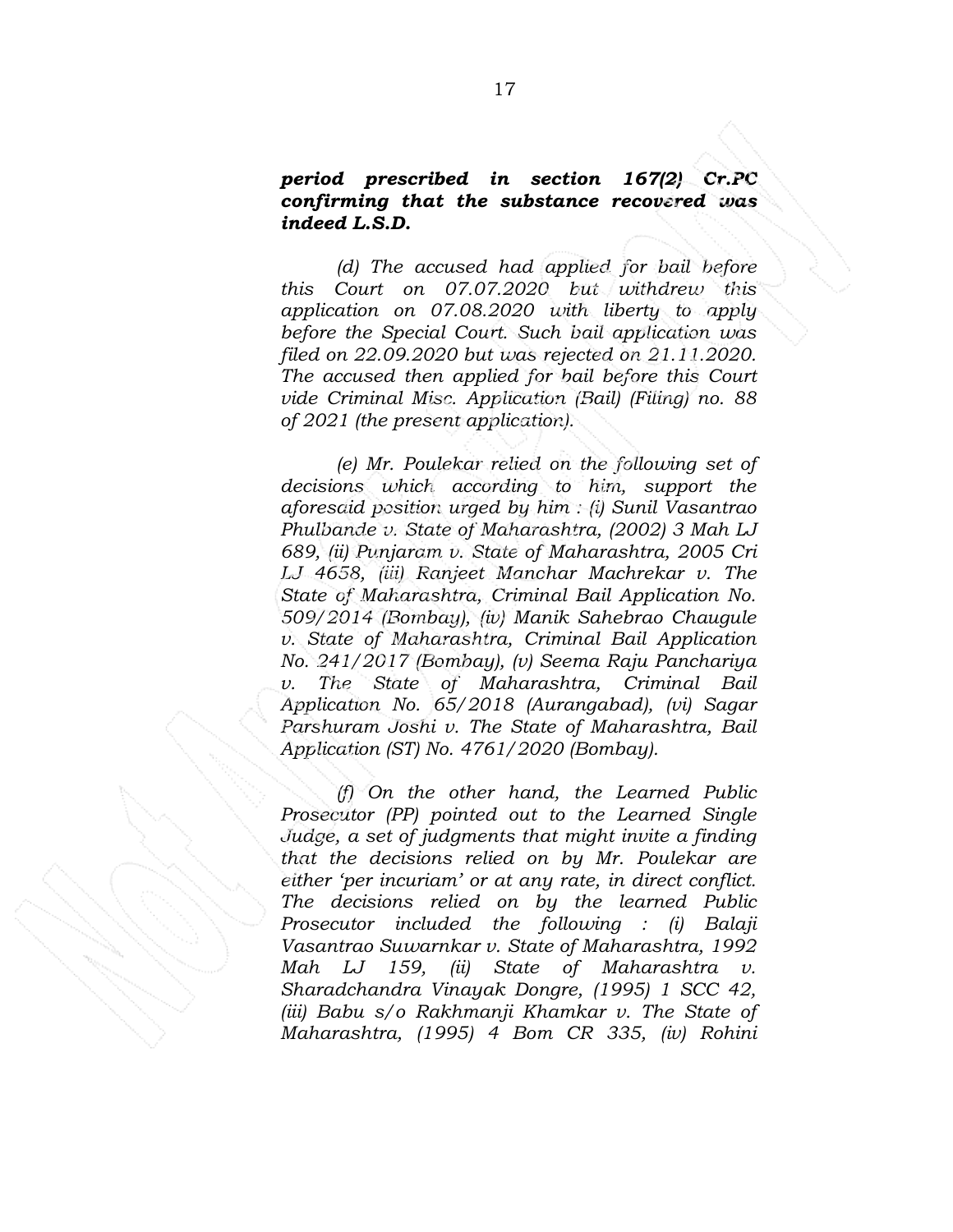*Mahavir Godse v. State of Maharashtra, (1996) 2 Mah LJ 492, (v) Rafael Palafox Garcia v. Union of India, 2008 All M.R. (Cri) 3031, (vi) Sheikh Shabbir s/o Mohd Shafi v. State of Maharashtra, Criminal Application no. 143/2011 (Nagpur Bench), (vii) Srihari Mahadu Valse v. The State of Maharashtra, Criminal Bail Application No. 3284/2018, (viii) Dheeraj Wadhawan v. C.B.I. - 2020 SCC OnLine Bom 9461.* 

*(g) Confronted with the rival sets of judgments, the Learned Single Judge, by her order dated 07.07.2021 opined that the following questions arise and can be more advantageously considered by the Division Bench of this Court:—* 

> *i. Whether the presentation of a report under Section 173(2) Cr.PC. by the police without the report of Chemical Analyser/FSL amounts to incomplete challan and in the absence of any extension of time under Section 36-A(4) of the NDPS Act, whether the accused is entitled to bail under Section 167(2) Cr.P.C.?*

> *ii. Whether, in a charge-sheet under NDPS Act, accompanied by a field testing report which is a part of the record, can be labelled as an incomplete report, simply because it is not accompanied by a report of Chemical Analyser/FSL?*

> *iii. What is the legal efficacy of "Drug Law Enforcement, Field Officers' Handbook" issued by the Narcotics Control Bureau, Ministry of Home Affairs, Government of India?*

*(h) Based on the above opinion, the Registrar (Judicial-I) at Bombay, vide letter dated 22.07.2021 informed the Registrar (Judicial) at Goa that the*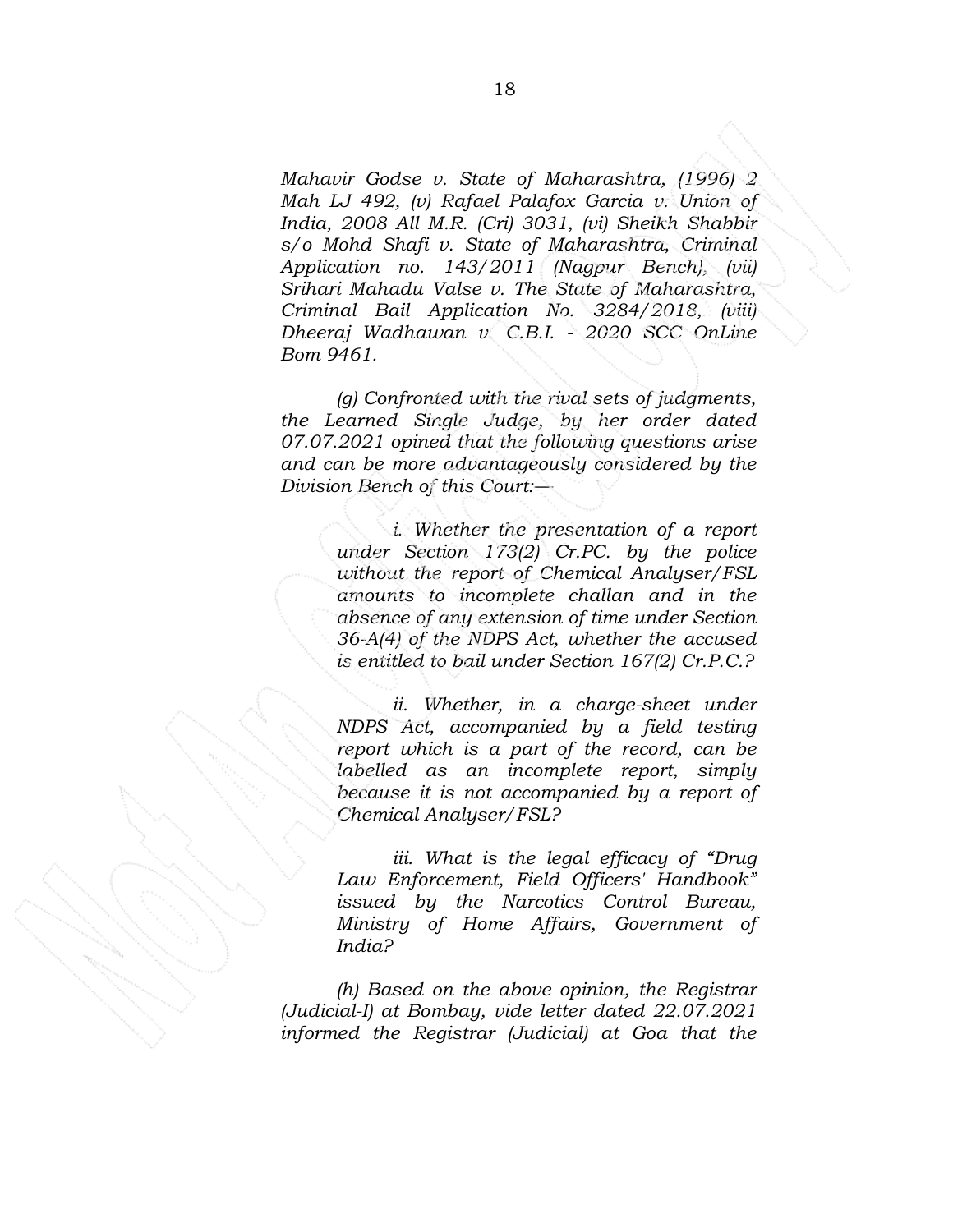*Hon'ble the Chief Justice has been pleased to approve the constitution of Division Bench for answering the questions raised by the Hon'ble Court (Coram : M. S. Jawalkar, J.) in Criminal Miscellaneous Application (Bail) (Filing) No. 88/2021 and to place the same before this Division Bench for consideration.* 

*… … …* 

*… … …* 

*42. Therefore, on the analysis of the statutory provisions, as also the decisions that have analyzed various shades of such statutory provisions, we believe that a police report or a charge sheet containing the details specified in Section 173(2), if filed within the period prescribed under Section 167(2) is not vitiated or incomplete simply because the same was not accompanied by a CA/FSL report and, based thereon, there is no question of the accused insisting on default bail.* 

*61. In the precise context of cases under the NDPS Act, there is a long line of decisions delivered by the learned Single Judges of our Court in Suwarnkar (supra), Rafael Palafox Garcia (supra), Aleksander Kurganov (supra), Shrihari Valse (supra), and Sheikh Shabbir (supra) that have taken the view that a charge-sheet unaccompanied by a CA/FSL report is not incomplete and therefore, where the same is filed within the prescribed period, the accused, cannot insist on default bail. These decisions according to us, reflect the legal position correctly, and therefore, we endorse them.* 

*62. The contention similar to what is now raised was rejected in Rafael Palafox Garcia (supra). Besides, there can be no general rule that the*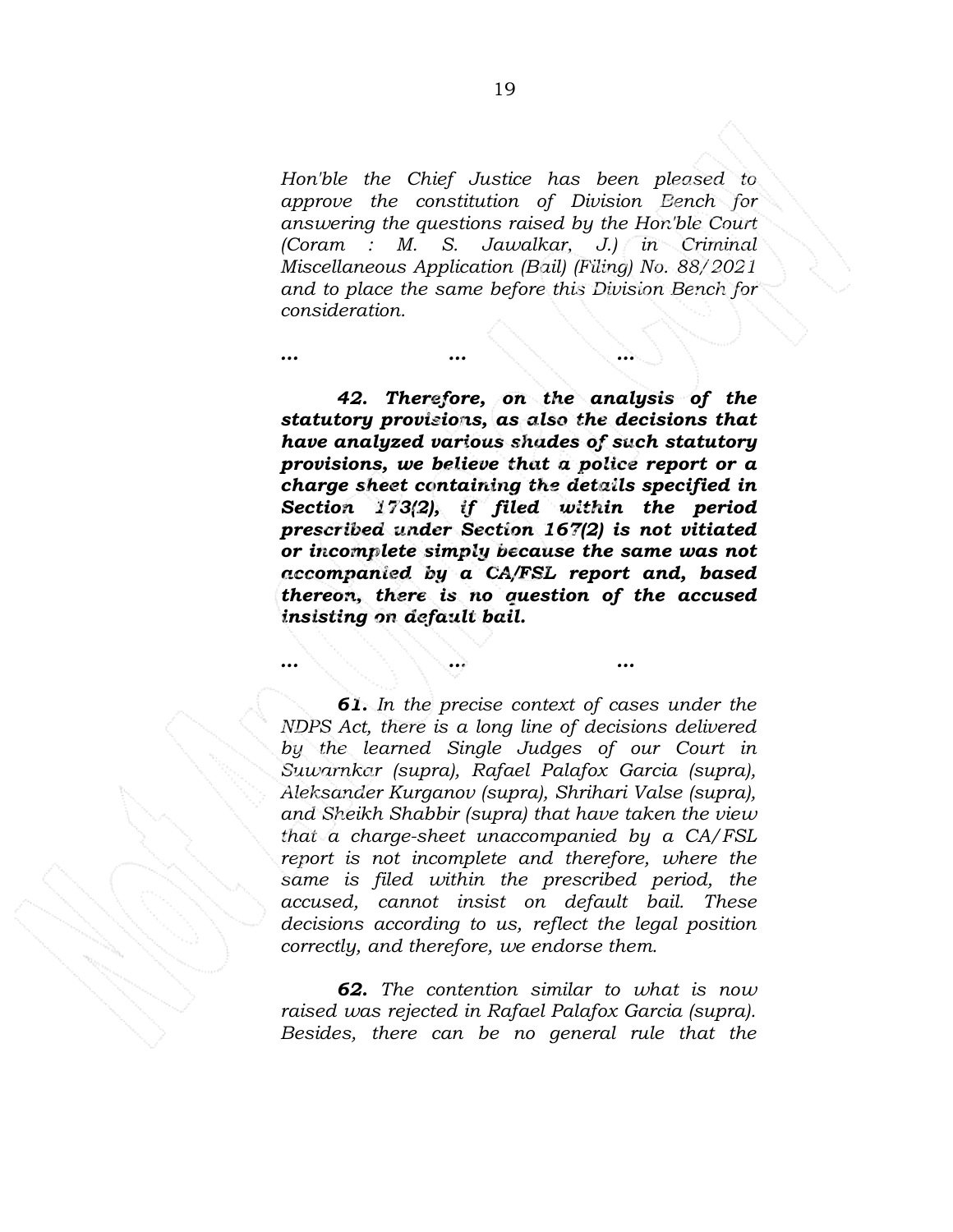*Magistrate or the Special Court can never take cognizance of any offense under the NDPS Act in the absence of a CA/FSL report. Ultimately, that will be a matter which will have to be decided on the facts of each case by the Magistrate or the Special Court as the case may be.* 

*63. Further, the contention that a Magistrate or the Special Court, in any NDPS case, is not even competent to take cognizance of any offense based only on a field testing report as reflected in the Panchanama or otherwise in the absence of CA/FSL report is again, too wide a proposition to commend acceptance. Ultimately, a Magistrate or the Special Court will have to assess the charge sheet and, if necessary, the documents and the statements produced under Section 173(5) and thereafter decide whether any case is made out for taking cognizance of the offense.* 

*64. For example, in Jagdish Purohit v. State of Maharashtra, (1998) 7 SCC 270, the Hon'ble Supreme Court after rejecting the CA/FSL report sustained the conviction by accepting the evidence of the members of the raiding party to prove that the powder which was found from the factory was methaqualone. The witnesses had stated that they had carried a kit to the field and had received sufficient training and had sufficient knowledge of narcotic substances and methods of testing them. This evidence was found sufficient to sustain a conviction even after ignoring CA/FSL report. Therefore, if a conviction could be sustained on such evidence, surely, cognizance of the offense can also be taken based on such material produced along with the charge sheet. All this will have to be assessed on a case-to-case basis and therefore, the general proposition as urged on behalf of the accused cannot be accepted.*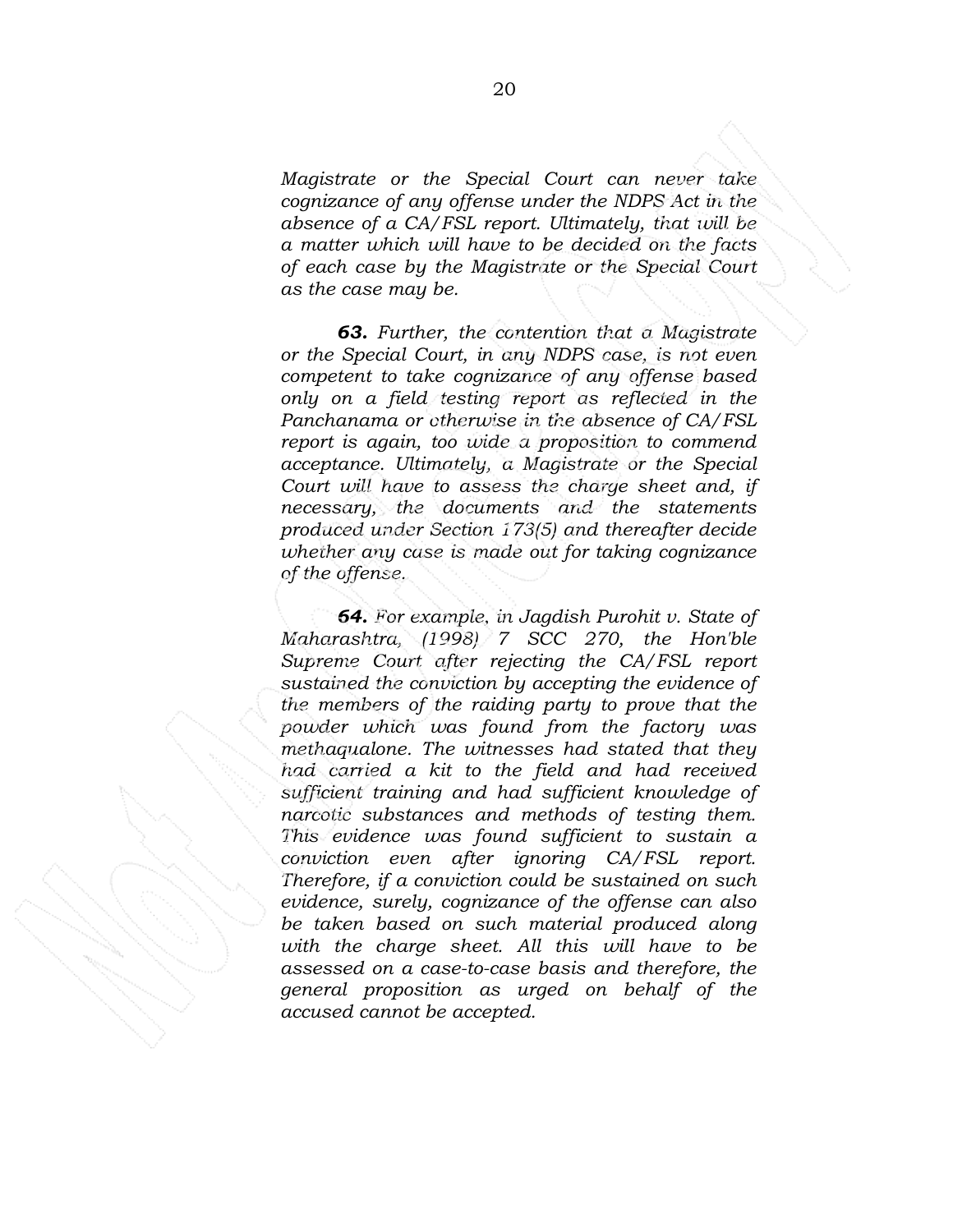*65. There is and there can perhaps never be any dispute with the proposition that the right of a default bail in terms of Section 167(2) is a very valuable right that is now even elevated to the status of a fundamental right under Article 21 of the Constitution of India. The several decisions like M. Ravindran (supra), Rakesh Paul (supra), relied on behalf of the accused, in this regard, therefore, need not even be discussed because there is and there can be no quarrel with the proposition laid down therein. However, as was explained by the Hon'ble Supreme Court itself in Dinesh Dalmiya (supra), such a right of default bail, although is a valuable right, the same is a conditional one. The condition precedent being pendency of the investigation. Therefore, once the investigation is complete with the filing of a police report containing the details specified under Section 173(2), the question of a claim or grant for default bail does not arise.* 

*66. For all the aforesaid reasons, we hold that the presentation of a police report under Section 173(2) unaccompanied by a CA/FSL report does not amount to any incomplete police report or any incomplete charge sheet/challan even in the absence of an extension of time under Section 36-A(4) of the NDPS Act. Based thereon therefore the accused cannot insist upon a default bail.* 

*67. Similarly, we hold that a police report under Section 173(2) or a charge sheet/challan accompanied by field testing reports as reflected in the Panchanama or otherwise also cannot be labeled as an incomplete police report/charge sheet/challan simply because the same was not accompanied by a CA/FSL report.* 

*68. Question no. (i) and (ii) in this reference are answered accordingly.*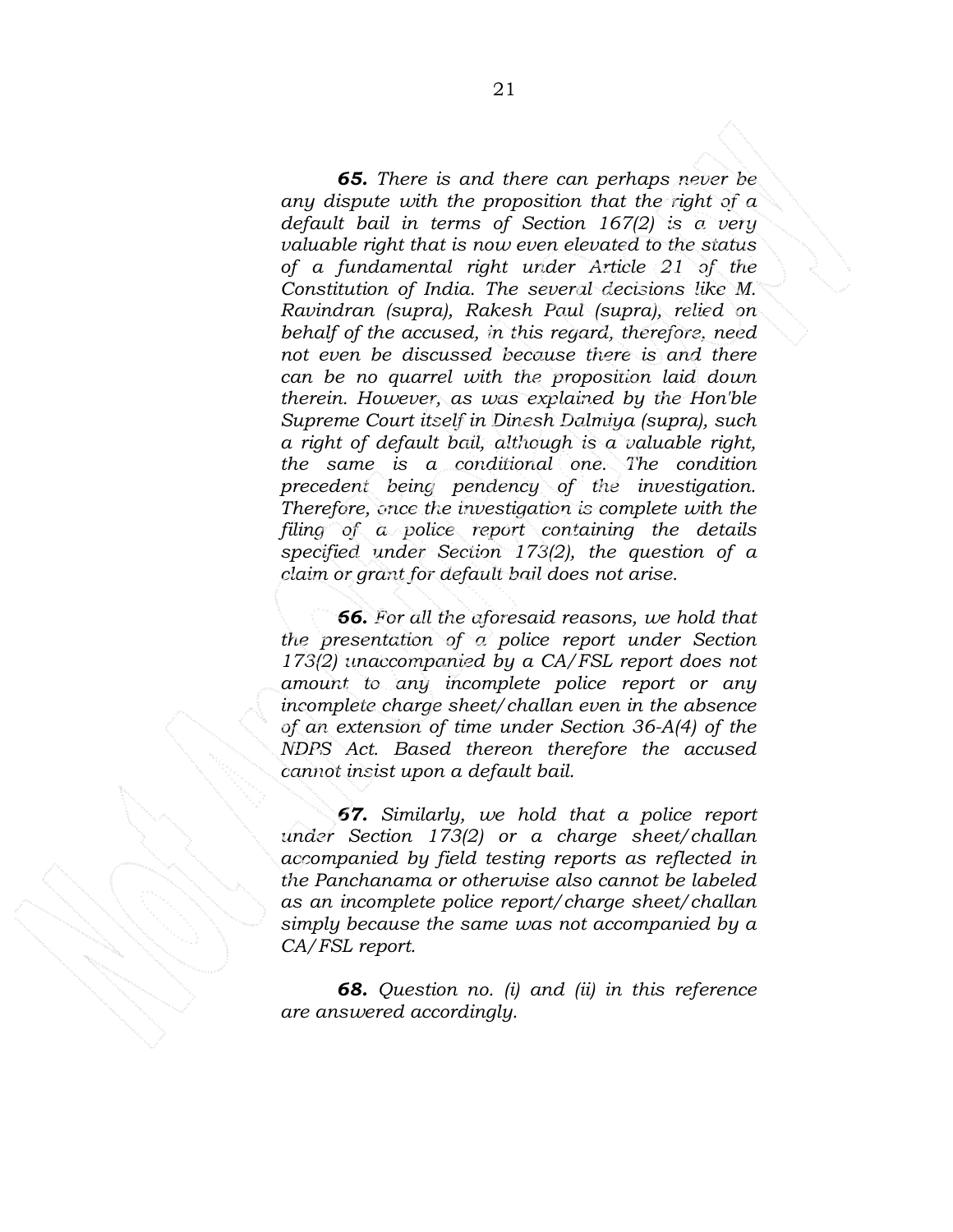*80. For all the aforesaid reasons we hold that the Drug Law Enforcement Field Officers' Handbook issued by the NCB has no legal efficacy, in the sense that the handbook has no statutory flavor or the handbook is not a set of executive instructions issued by the Central Government as contended by Mr. Gaonkar. Question No. (iii) is answered accordingly.* 

## *81. Resultantly, we answer this reference by holding the following:*

*(a) Question no. (i) is answered by holding that even in an NDPS case a police report containing the details prescribed under Section 173(2) Cr.P.C. is a complete police report or a charge sheet or a challan even if it is unaccompanied by a CA/FSL report. If such police report is filed within the period stipulated under Section 167(2) Cr.P.C. r/w. Section 36-A(4) of the NDPS Act, the accused cannot insist upon a default bail.* 

*(b) Question no. (ii) is answered by holding that in an NDPS case, a charge sheet accompanied by a field testing report as reflected in the Panchanama or otherwise also cannot be labelled as an incomplete police report/charge sheet/challan simply because the same was not accompanied by a CA/FSL report.* 

*(c) Question no. (iii) is answered by holding that the Drug Law Enforcement Field Officers' Handbook issued by the NCB has no legal efficacy, in the sense that the handbook has no statutory flavour or the handbook is not* 

*… … …*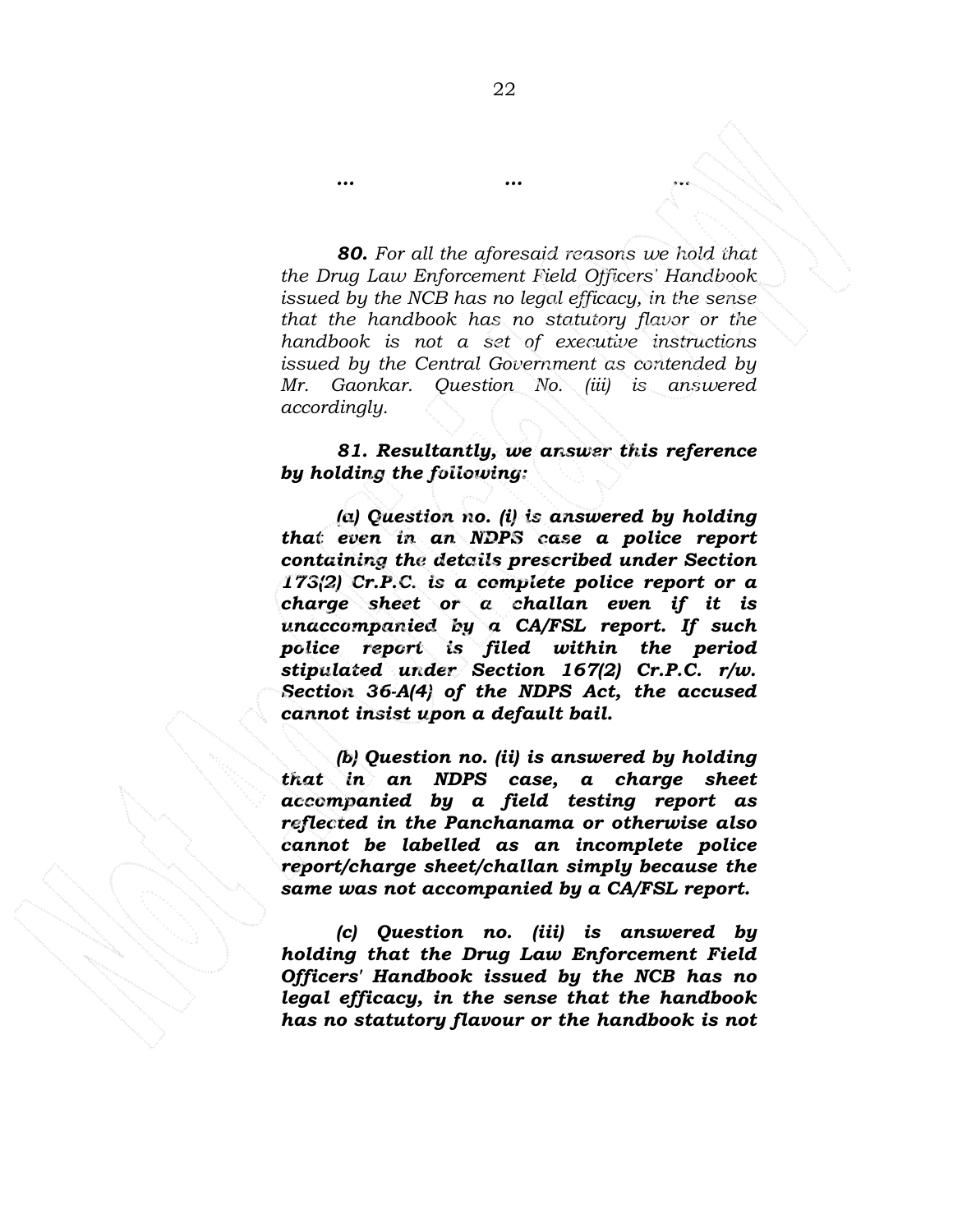# *a set of executive instructions issued by the Central Government."*

 *(Emphasis Supplied)* 

The Division Bench in the afore-mentioned judgment has delineated inter-play between Section 167(2) and 173 of the Cr.P.C. and has finally held that even if the charge sheet is not accompanied by a field testing report it cannot be labeled as in-complete police report simply because it was not accompanied by FSL report. Resultantly, the accused would not become entitled to default bail for the reason that it was not accompanied by FSL report.

9. FSL report sometimes depends upon the nature of contraband substance. In the case at hand the contraband substance is Ganja. Ganja is a substance that can be easily identifiable by its smell, texture and structure. A learned Single Judge of the Bombay High Court, in the case of *SAGAR PARASHURAM JOSHI VS.*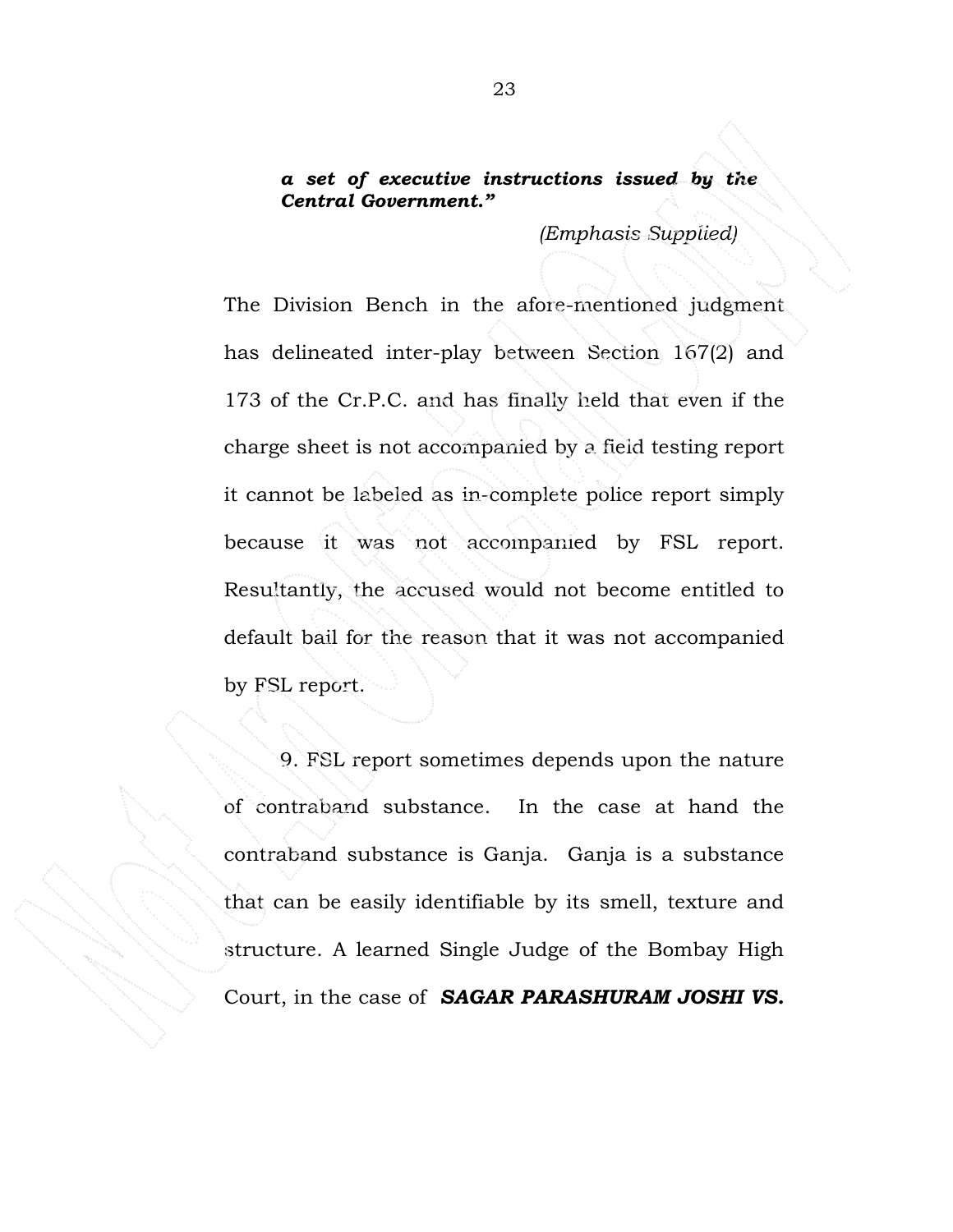## *STATE OF MAHARASHTRA*3, while considering the

handbook for guidance of Drugs Law Enforcement

Officers, has held as follows:

*"18. Before adverting to the arguments of the learned counsel for the applicant, it may be stated that the Director General of the Narcotic Control Bureau has issued a field officer's hand-book for guidance of Drugs Law Enforcement Officers. Chapter VI refers to, 'Drug Detection Kit', the relevant paragraph is as under:* 

*"Drug Detection Kit: These kits assist the DLEO in forming a reasonable belief about a substance being a drug. The kit is a portable case containing different reagents that are used to test a small quantity of the substance recovered and determine the nature of the substance based on the color range resulting from the reactions of the suspect substance with the reagents. There are three types of test kits used at present : Narcotic Drugs Kit to test traditional drugs like Ganja, Charas, Opium Heroin, Cocaine, and the like; Precursor Chemicals Kit to test Acetic Anhydride, Ephedrlne, Pseudoephedrlne etc. and Ketamlne Kit. All these kits are very user friendly and come with an Instruction sheet to guide the the user draw appropriate Inference. It is essential that the DLEO conducts the test, matches the resultant color and forms a reasonable belief that the substance gives positive color pattern for a drug. This process must be recorded In the Panchanama."* 

*19. I have perused the hand-book. Chapter VII of the hand-book is about 'Drug Identification and* 

<sup>3</sup> *2021 SCC OnLine BOM 3051*

 $\overline{a}$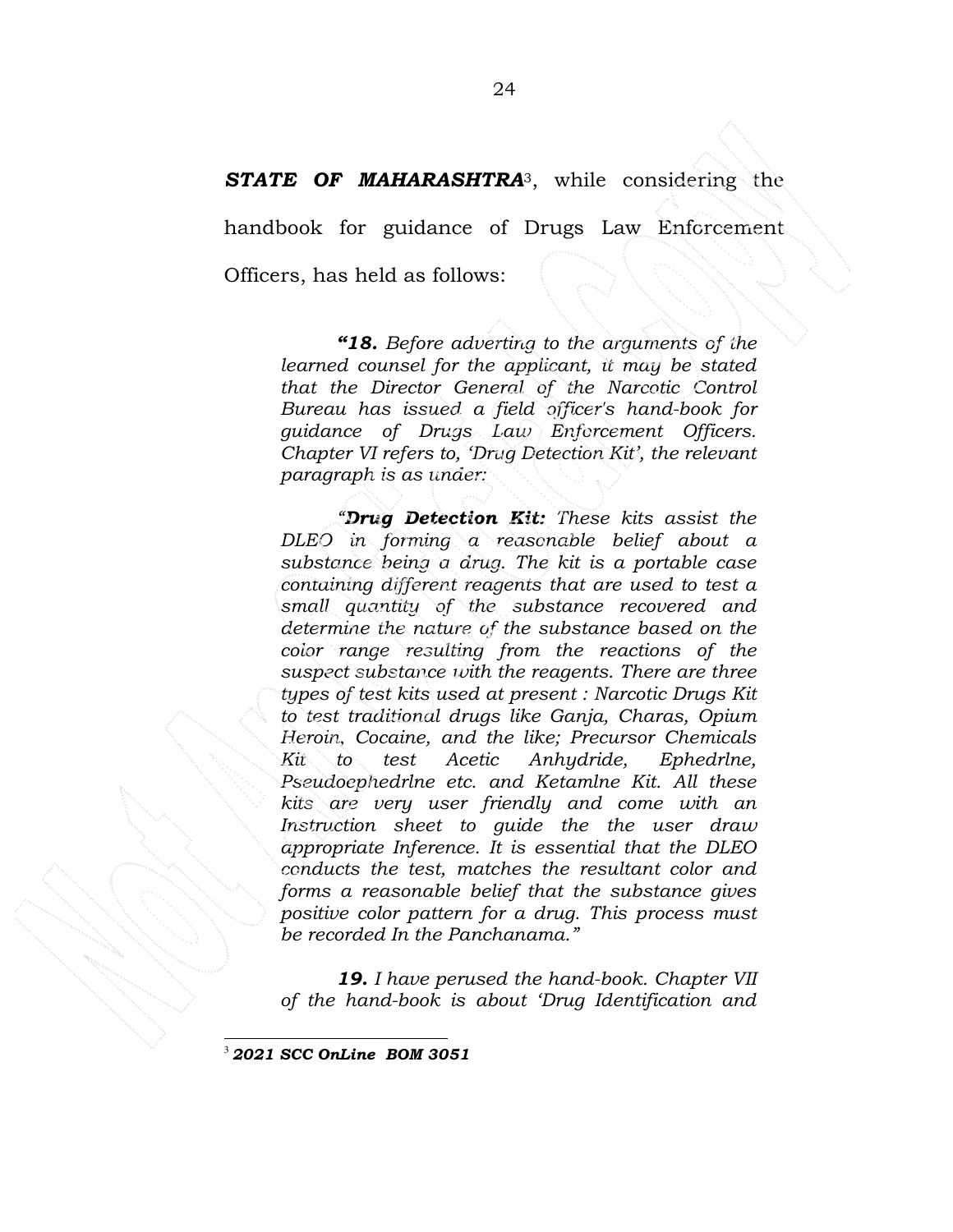*Field Testing'. Chapter I enumerates, check-list, for Drugs Law Enforcement Officers, while executing the field operation, to ensure that the Drugs Law Enforcement Officer does not overlook anything, which might subsequently affect the case. Item No. 10 in the check-list reads as under:* 

*"10. Were all recovered suspect substances field tested with Drug Detection Kits/Precursor Testing Kits and the matching colour results to show presence of ND, PS or CS and was it all documented?'* 

*20. In relation to the identification of drug, it states -* 

*"Identification: Natural narcotic drugs like Ganja, Charas, Opium Poppy can be easily identified by their color, texture and smell. But, most of the drugs abused today are refined and processed substances and are mostly circulated as white, off-white or brown powder, crystals or flakes or colorless odorless liquids. It is very difficult to identify a substance as a drug unless it is tested with different reagents."* 

*21. So far as the Drug Detection Kit is concerned, it is stated in the hand-book that these kits assist Drugs Law Enforcement Officers in forming reasonable belief about substance being a drug. The kit is a portable case containing different reagents that are used to test a small quantity of substance recovered and to determine the nature of substance based on the colour range resulting from the reactions of the suspect substance with reagents. It is stated that this process must be recorded in the panchanama.* 

*22. Obviously, these tests are only indicative and preliminary tests and need further confirmation*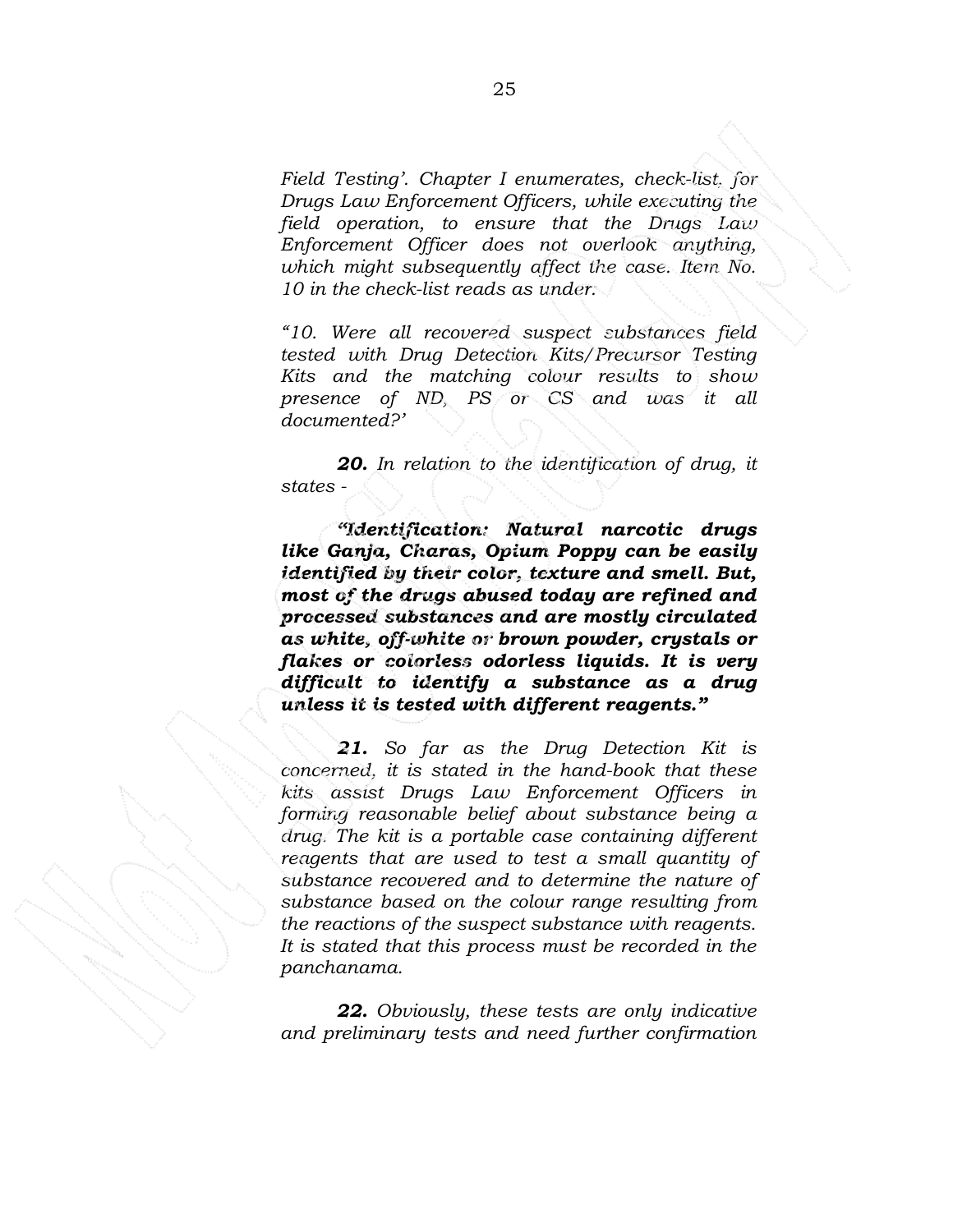*for which sample is sent to a laboratory. Instructions in Hand-book also suggest preparation of the test memo in triplicate on the spot and facsimile in print of seal used in sealing the envelopes, to be affixed on test memos.* 

## *(Emphasis supplied)*

The fact that ganja, unlike other synthetic drugs, is recognizable by the substance or identifiable by its smell, texture and structure. This is what is held by the Bombay High Court in the aforesaid case. Therefore, merely because the charge sheet did not accompany FSL report, the right of the petitioner cannot swing back to contend that he is entitled to be enlarged on bail. As long as the police report containing details as necessary under Section 173(2) is filed within the stipulated period, the accused will not get a right to contend that he is entitled to default bail on the ground that the final report filed is in violation of Section 173(5) of the Cr.P.C.

10. Section 173(8) of the Cr.P.C. directs further investigation in the matter. If the Police are entitled to further investigation, further documents can also be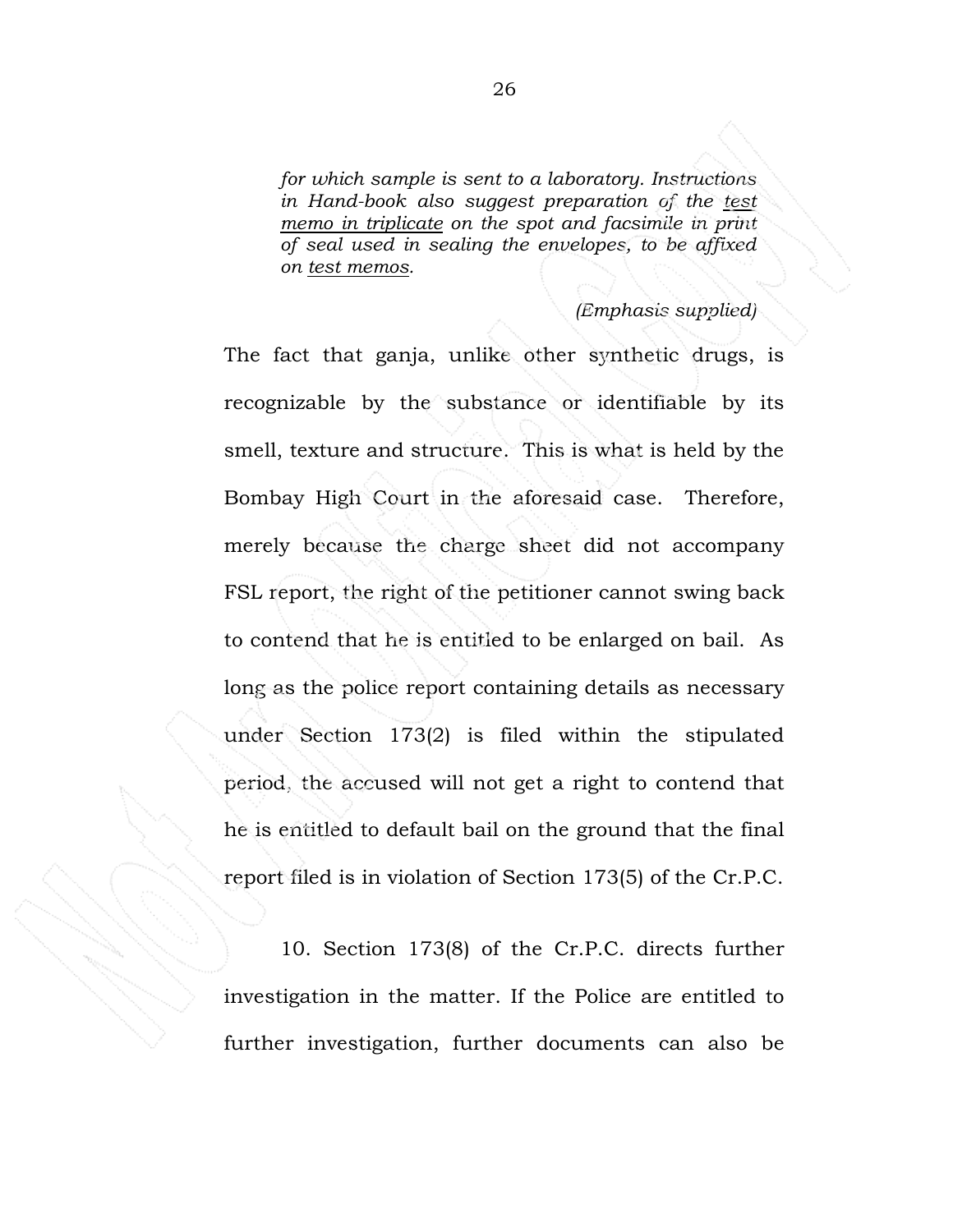filed before the Court. Therefore, the FSL report is open to be placed before the Court. On this ground, the petitioner applied for default bail before the Sessions Judge. The Sessions Judge refused to accede to the submissions made by the petitioner holding that the principles laid down in the judgments of various High Courts would not entitle the petitioner to a default bail merely because FSL report is not part of the charge sheet. I find no error or infirmity in the order passed by the learned Sessions Judge declining to grant default bail.

 11. The learned senior counsel lays much emphasis on Standing Instructions of Government in Standing Instructions No.1/88. The Standing Instructions read as follows:

# *"NARCOTICS CONTROL BUREAU, NEW DELHI Standing Instructions No.1/88 1.18 Expeditious Test.*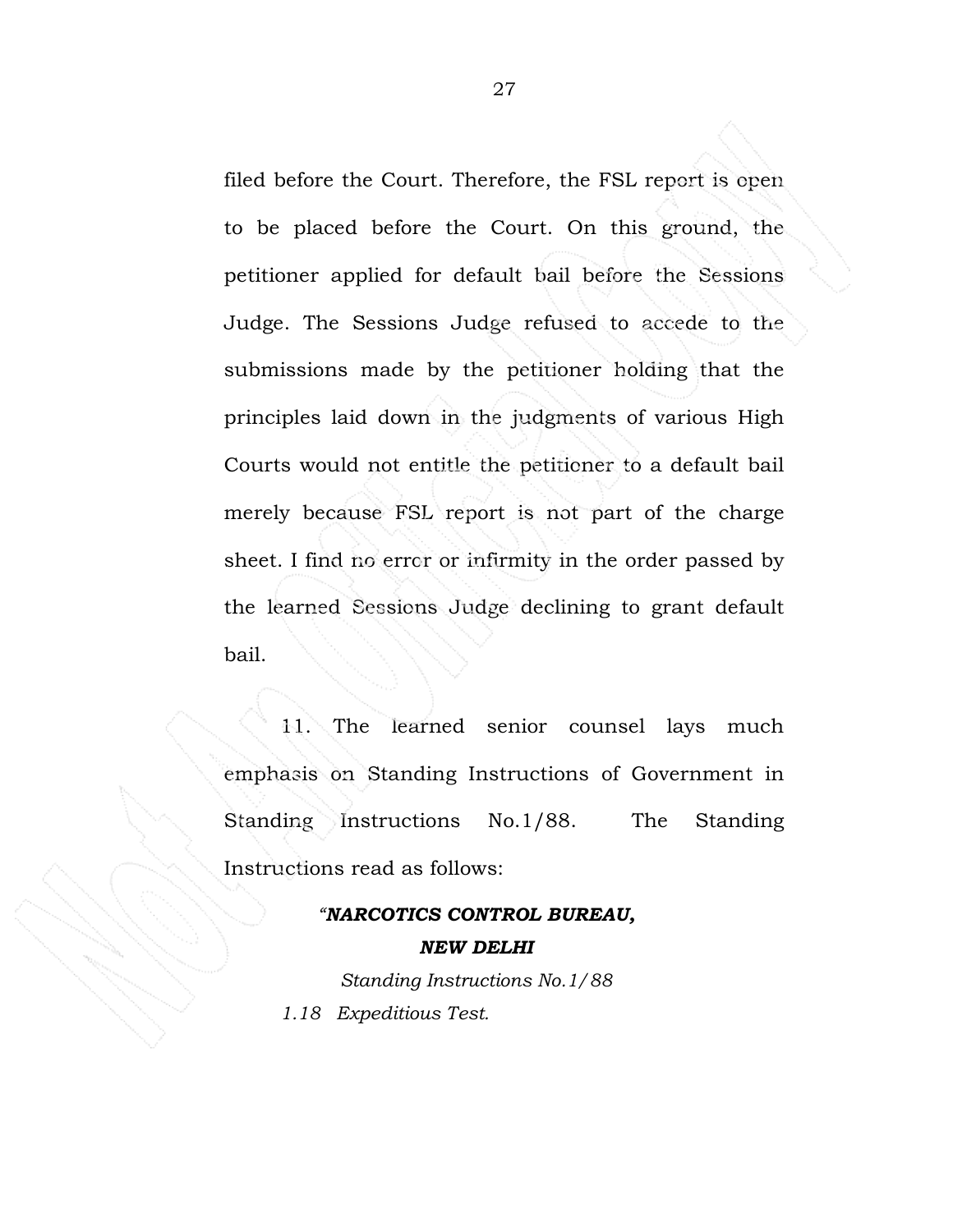*Expeditious analysis of narcotic drugs and psychotropic substance is of essence to all proceedings under N.D.P.S. Act, 1985. In many cases the Court may refuse to extend police/judicial remand beyond 15 days in the absence of a chemical report. Accordingly, it is essential that the analysis is completed and the report is despatched within 15 days from the date of receipt of the sample. However, where quantitative analysis is requires longer time, the results of the qualitative test should be despatched to the officer from whom the samples were received within the aforesaid time limit on the original copy of the Test Memo so that court proceedings can start immediately. In the next 15 days the results of quantitative test (purity of the drug) should also be indicated on the duplicate test memo and sent to the officer from whom the samples were received."* 

The Standing Instructions directs that the analysis report should be despatched within 15 days from the date of receipt of the sample.

12. The learned senior counsel placed reliance on two judgments of the Apex Court to demonstrate that the aforesaid Standing Instructions has been considered with approval by the Apex Court. The Apex Court in the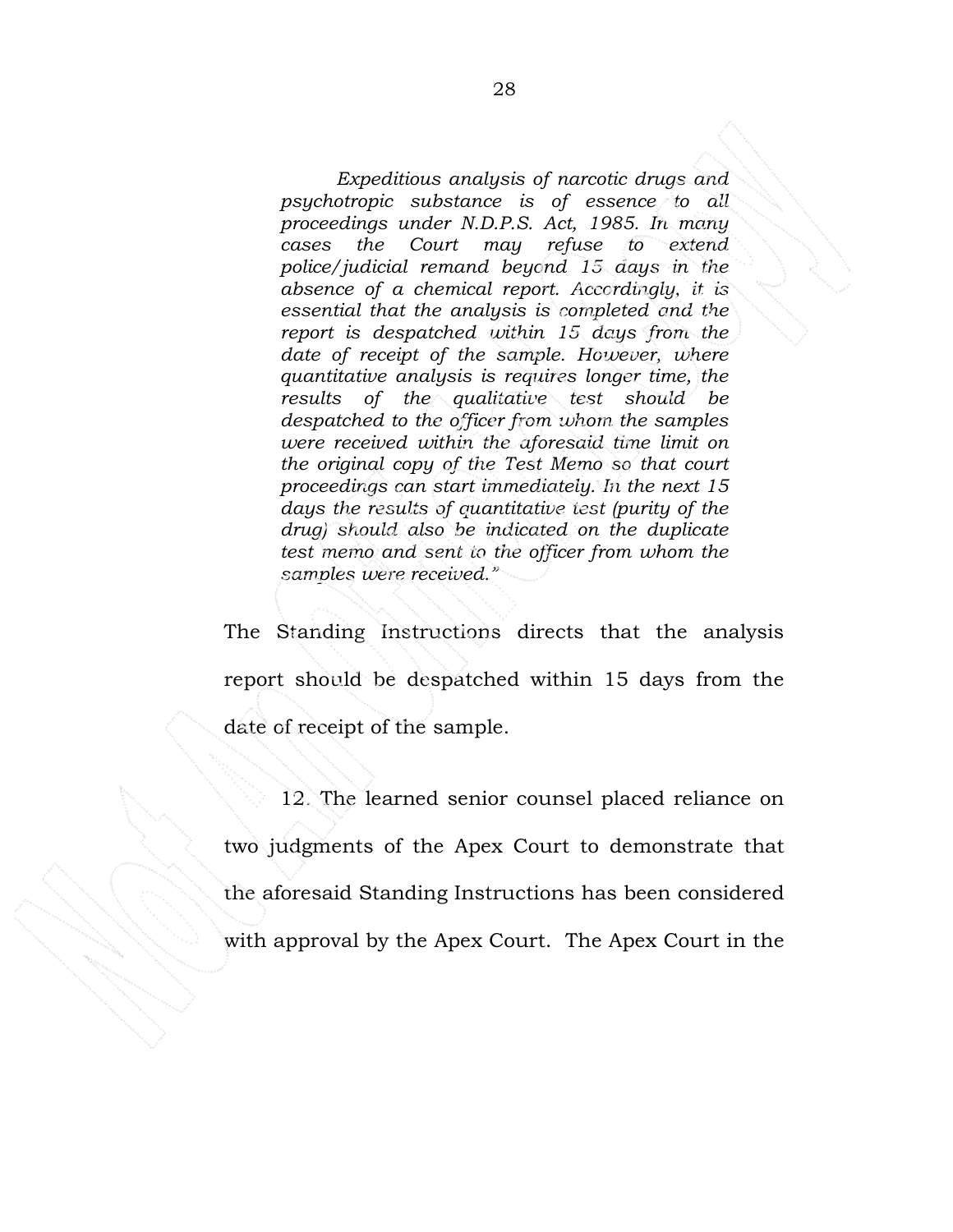# case of *UNION OF INDIA v. BAL MUKUND AND*

*OTHERS<sup>4</sup> (supra)* has held as follows:

*"36. There is another aspect of the matter which cannot also be lost sight of. Standing Instruction 1/88, which had been issued under the Act, lays down the procedure for taking samples. The High Court has noticed that PW 7 had taken samples of 25 gm each from all the five bags and then mixed them and sent to the laboratory. There is nothing to show that adequate quantity from each bag had been taken. It was a requirement in law."* 

The Apex Court in the case of *NOOR AGA v. STATE OF* 

*PUNJAB AND ANOTHER<sup>5</sup> (supra)* has considered the

Standing Instructions and has held as follows:

*"89. Guidelines issued should not only be substantially complied with, but also in a case involving penal proceedings, vis-à-vis a departmental proceeding, rigours of such guidelines may be insisted upon. Another important factor which must be borne in mind is as to whether such directions have been issued in terms of the provisions of the statute or not. When directions are issued by an authority having the legal sanction granted therefor, it becomes obligatory on the part of the subordinate authorities to comply therewith.* 

4 *(2009) 12 SCC 161*. 5 *(2008) 16 SCC 417*.

 $\overline{a}$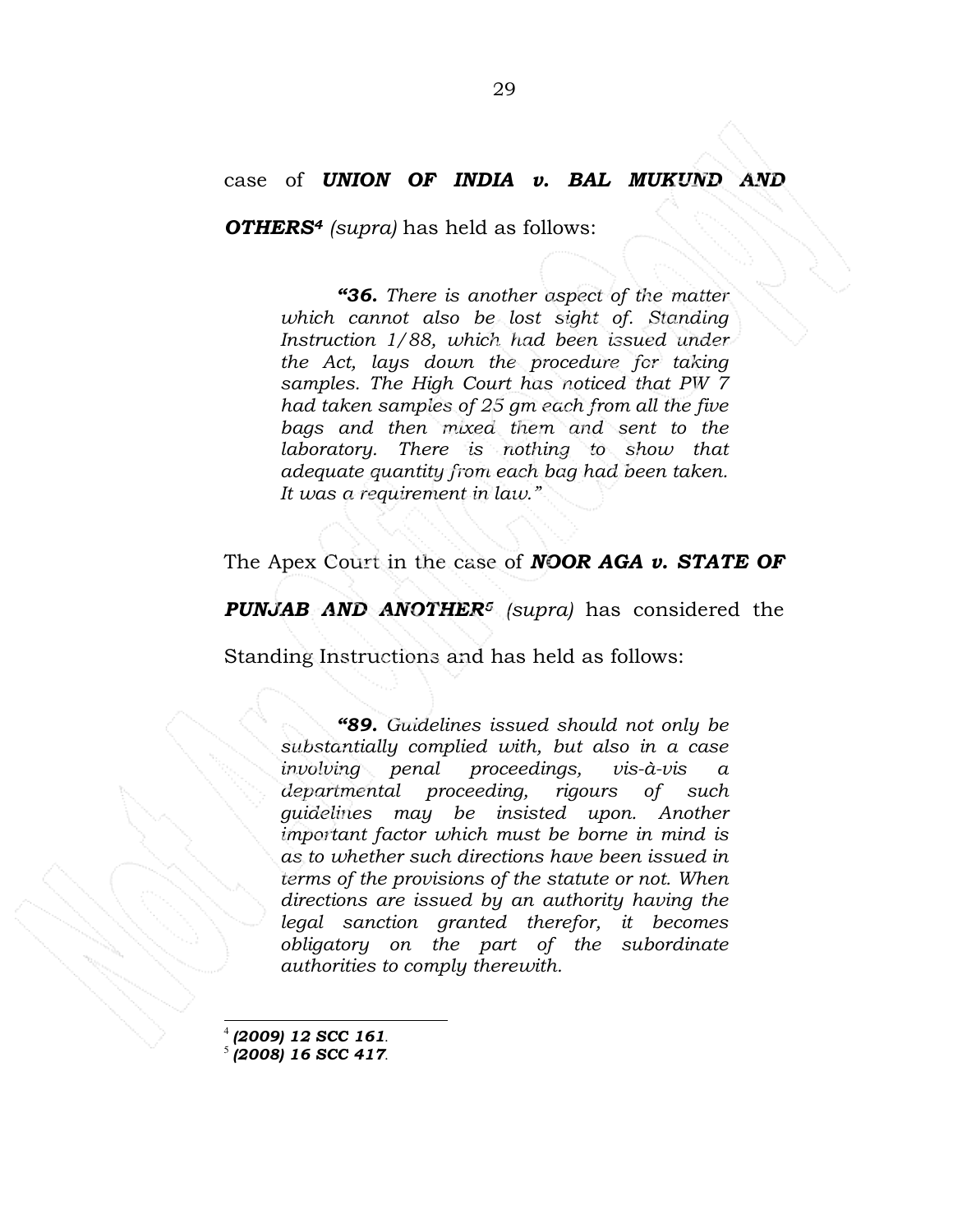*90. Recently, this Court in State of Kerala v. Kurian Abraham (P) Ltd. [(2008) 3 SCC 582] , following the earlier decision of this Court in Union of India v. Azadi Bachao Andolan [(2004) 10 SCC 1] held that statutory instructions are mandatory in nature."* 

In the case of *BAL MUKUND* the Apex Court no doubt considers Standing Instructions 1/88 and holds that it is requirement in law. In *NOOR AGA (supra),* the Apex Court considers importance of guidelines of Standing Instructions. This Court in the case of *CHANDRU KUNTHUR RAGHUVEGOWDA v. STATE BY INSPECTOR OF CUSTOMS CIU, BENGALURU<sup>6</sup> (supra)*  also observes that if quantitative analysis of the sample was not carried out there would be infraction of Standing Instructions. This Court in *CHANDRU KUNTHUR RAGHUVEGOWDA* holds as follows:

*"19. The report dated January 13, 2017 issued by the Custom House Laboratory, Chennai, shows that the six samples answered the test for presence of Pseudoephedrine Hydrochloride. The foot note contained in the report is categorical to the effect that 'quantitative analysis' of the sample was not carried out. Thus,* 

6 *ILR 2017 KAR 4053*

 $\overline{a}$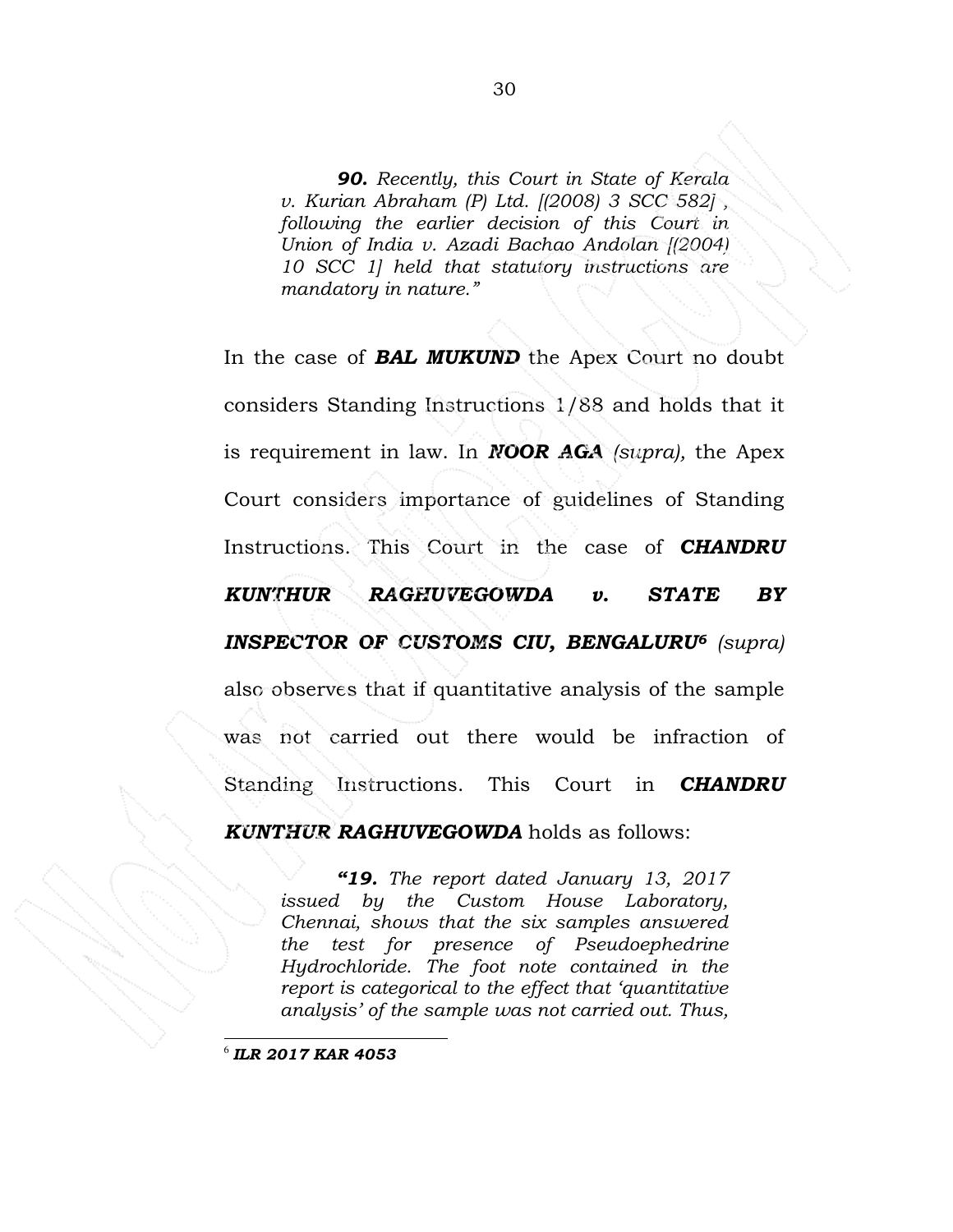*there has been infraction of Standing Instruction No. 1/88. Compliance with the 'Standing Instruction' is a requirement of law as held by the Hon'ble Supreme Court in the case of Union of India v. Bal Mukund (supra)."* 

*MANAS KRISHNA T.K. (supra)* considers entire spectrum of law and holds that merely because FSL report is not found in charge sheet, particularly, if contraband substance is Ganja would not vitiate the charge sheet for it to become contrary to Section 173(2) of the Cr.P.C. and consequence thereof given two divergent results – (i) quashment of proceedings and (ii) enlargement on default bail would not arise.

13. The law laid down by the Division Bench of Bombay High Court in the circumstance is apposite, as the Apex Court in the case of *BAL MUKUND* or *NOOR AGA* does not consider the fact whether filing of the charge sheet without FSL report would vitiate the proceedings.